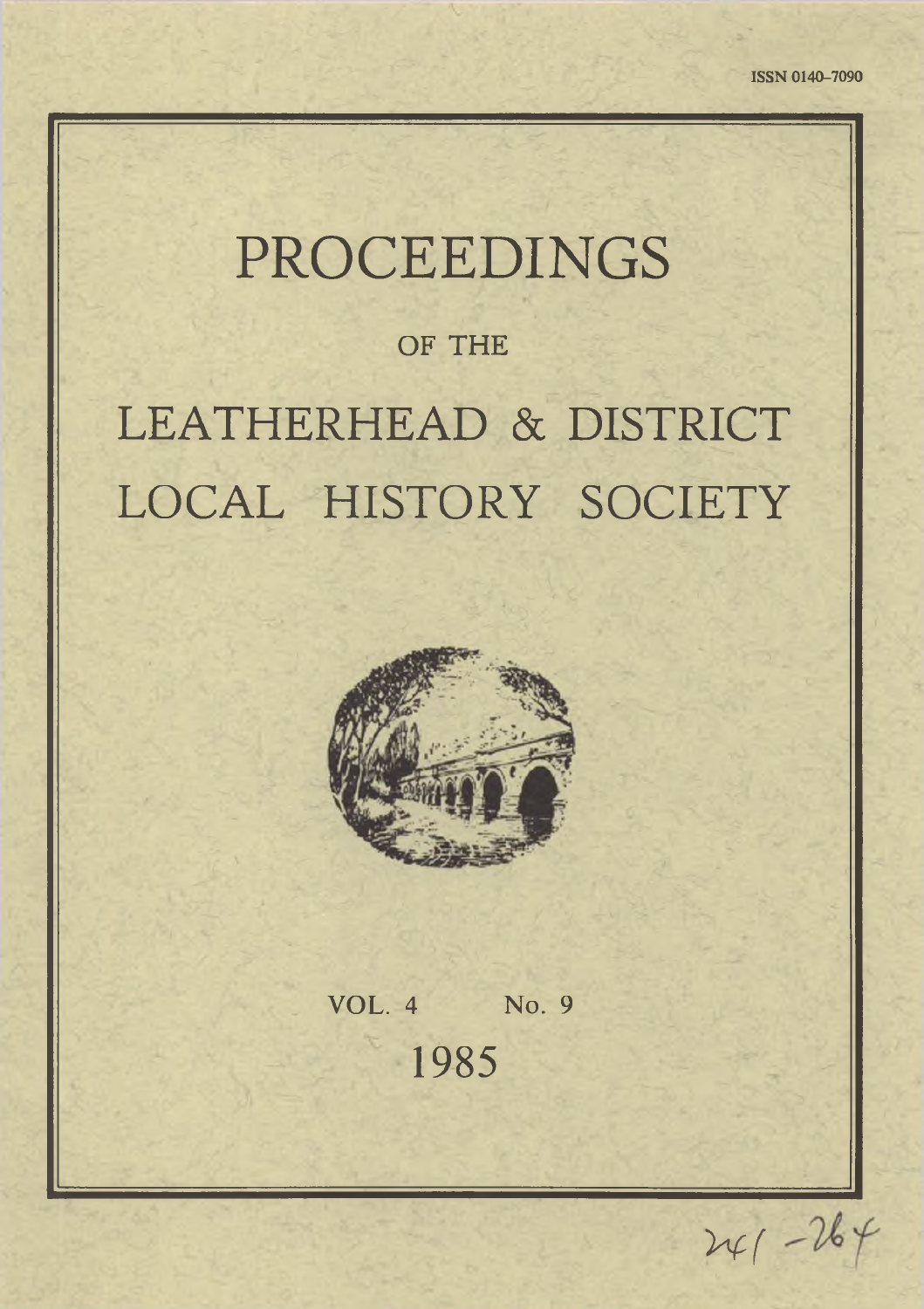### **SECRETARIAL NOTES**

THE FOLLOWING Visits and Lectures were arranged during  $1985 =$ 

| January 25th   | Illustrated Lecture: "Map-making in England", by Peter Ellis.                                                                             |
|----------------|-------------------------------------------------------------------------------------------------------------------------------------------|
| February 15th  | Illustrated Lecture: "The National Trust", by Laurie Smith, M.B.E.                                                                        |
| March 15th     | Illustrated Lecture: "The Valley of the Mole", by Doris and Edith Mercer.                                                                 |
| April 12th     | Illustrated Lecture: "The Story of Queen Elizabeth's Foundation for the Disabled",<br>by David Ellis.                                     |
| May 18th       | All-day visit to the Weald and Downland Open Air Museum and Chichester,<br>organised by Mr and Mrs John Gilbert and led by Dr Derek Renn. |
| June 8th       | Walk round Fetcham, led by John Lewarne and Geoffrey Hayward.                                                                             |
| July 13th      | Walk round the Chalk Lane area of Epsom, led by Ian West.                                                                                 |
| July 27th      | Visit to Stoke D'Abernon Manor House (Parkside School) led by Laurie Smith,<br>M.B.E.                                                     |
| September 21st | Visit to Horsley Towers led by Gordon Knowles.                                                                                            |
| September 22nd | Walk for Junior Members led by Ernest Crossland, I.S.O.                                                                                   |
| October 18th   | Dallaway Lecture: "Great Cathedrals of Europe", by Mervyn Blacch.                                                                         |
| November 15th  | Illustrated Lecture: "The City of London", by Geoffrey Gollin, M.A., C.Eng.                                                               |
| December 13th  | Christmas Miscellany. Contributions from members.                                                                                         |

No. 8 of Volume 4 of the *Proceedings* was issued during the year

#### **THIRTY-EIGHTH ANNUAL GENERAL MEETING**

#### *Held at Wesley House, Leatherhead, on 27th March, 1985*

THE REPORT of the Executive Committee and the Accounts for the year 1984 were approved and adopted. The subscription for 1986 will remain at £4. Officers of the Society are shown below and the Accounts for the year 1984 are printed inside the back cover of this issue.

### **OFFICERS FOR THE YEAR 1985/86**

*President:* J. G. W. LEWARNE *Vice-Presidents:* S. E. D. FORTESCUE; D. F. RENN, Ph.D., F.I.A., F.S.A., F.S.S. *Chairman:* L. A. SMITH, M.B.E. *Secretary and Membership Secretary:* Miss J. FULLER *Treasurer:* H. J. MEARS *Programme Secretary:* No appointment made *Editor:* D. F. RENN, Ph.D., F.I.A., F.S.A., F.S.S. *Museum Curator:* D. BRUCE *Record Secretary:* E. MARSH *Museum Treasurer:* J. R. BULL *Sales Secretary:* G. HAYWARD *Library Secretary:* J. R. GILBERT *Archaeology Secretary:* E. A. CROSSLAND, I.S.O. *Lecture Secretary:* N. H. WEST, M.B.E. *Committee Members:* R. A. LEVER, E.D., B.Sc., F.L.S.; S. R. C. POULTER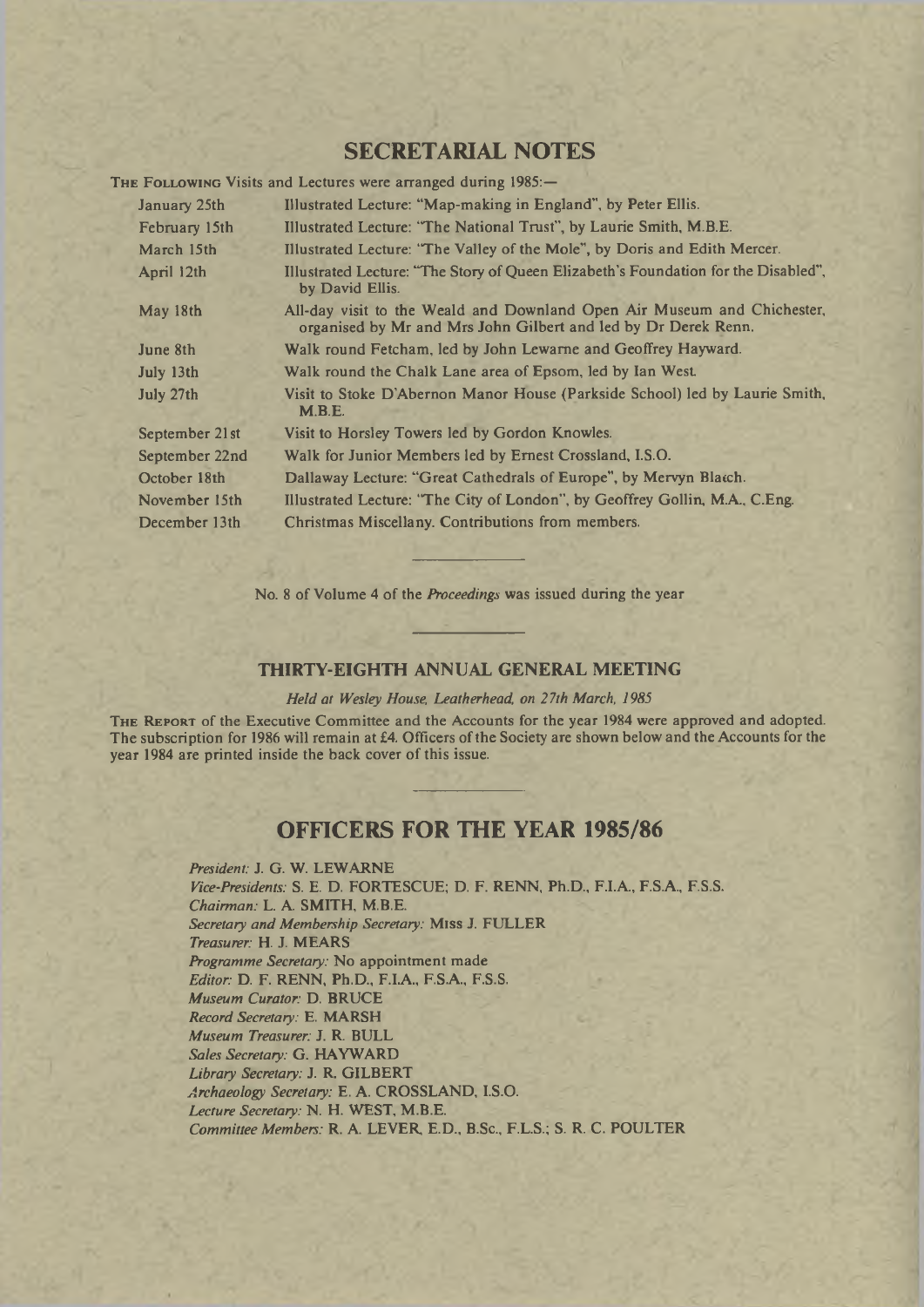## PROCEEDINGS

# of the

# Leatherhead and District Local History Society

# Vol. **4** , No. **9**

# 1985

## **CONTENTS**

|                                                                                    |                 |                                                                                                                                                                                                                               |  |  |  |  | 243          |
|------------------------------------------------------------------------------------|-----------------|-------------------------------------------------------------------------------------------------------------------------------------------------------------------------------------------------------------------------------|--|--|--|--|--------------|
| Ten Ashtead Estates 1638–1838. G. J. GOLLIN, M.A., C.Eng. and                      |                 |                                                                                                                                                                                                                               |  |  |  |  |              |
|                                                                                    |                 |                                                                                                                                                                                                                               |  |  |  |  | 244          |
| Scratch Dials at St Nicholas' Church, Great Bookham. DR D. F. RENN, F.S.A          |                 |                                                                                                                                                                                                                               |  |  |  |  | 253          |
|                                                                                    |                 |                                                                                                                                                                                                                               |  |  |  |  | 255          |
| James Dallaway's addition to Leatherhead Vicarage in 1820. Dr. W. J. BLAIR, F.S.A. |                 |                                                                                                                                                                                                                               |  |  |  |  | 261          |
| Secretarial Notes                                                                  |                 | the problem of the company of the company of the company of the company of the company of the company of the company of the company of the company of the company of the company of the company of the company of the company |  |  |  |  | on cover ii  |
| Accounts                                                                           | $\sim$ . $\sim$ | والمستقرع والمستنقص والمستقرئ والمستقر والمستقر والمستنقص والمستنقر                                                                                                                                                           |  |  |  |  | on cover iii |

#### *Illustrations:*

| Frank Berenger Benger, 1904–1985                                         |                                                                                                                                                                                                                                | and the second contract of the second second second and the second second second second second second second second second second second second second second second second second second second second second second second s |                                          |        | facing page 243 |
|--------------------------------------------------------------------------|--------------------------------------------------------------------------------------------------------------------------------------------------------------------------------------------------------------------------------|--------------------------------------------------------------------------------------------------------------------------------------------------------------------------------------------------------------------------------|------------------------------------------|--------|-----------------|
| Location plan of the Ashtead Estates                                     |                                                                                                                                                                                                                                | and the second control and the                                                                                                                                                                                                 | $\sim$ $\sim$ $\sim$                     | $\sim$ | on page 245     |
| Mathematical tiles from Cannon Court, Fetcham                            |                                                                                                                                                                                                                                |                                                                                                                                                                                                                                | the common contract of the common common |        | on page 256     |
| Ground plan of Cannon Court                                              | and the anti-state of the state of the state of the state of the state of the state of the state of the state of the state of the state of the state of the state of the state of the state of the state of the state of the s |                                                                                                                                                                                                                                |                                          |        | on page 257     |
| Dairy window at Cannon Court                                             | and the second complete state of the second complete state of the second complete state of the second complete                                                                                                                 |                                                                                                                                                                                                                                |                                          |        | on page 258     |
| Etching of the south front and diagrammatic plan of Leatherhead Vicarage |                                                                                                                                                                                                                                |                                                                                                                                                                                                                                |                                          |        | on page 260     |
|                                                                          |                                                                                                                                                                                                                                |                                                                                                                                                                                                                                |                                          |        | on page 262     |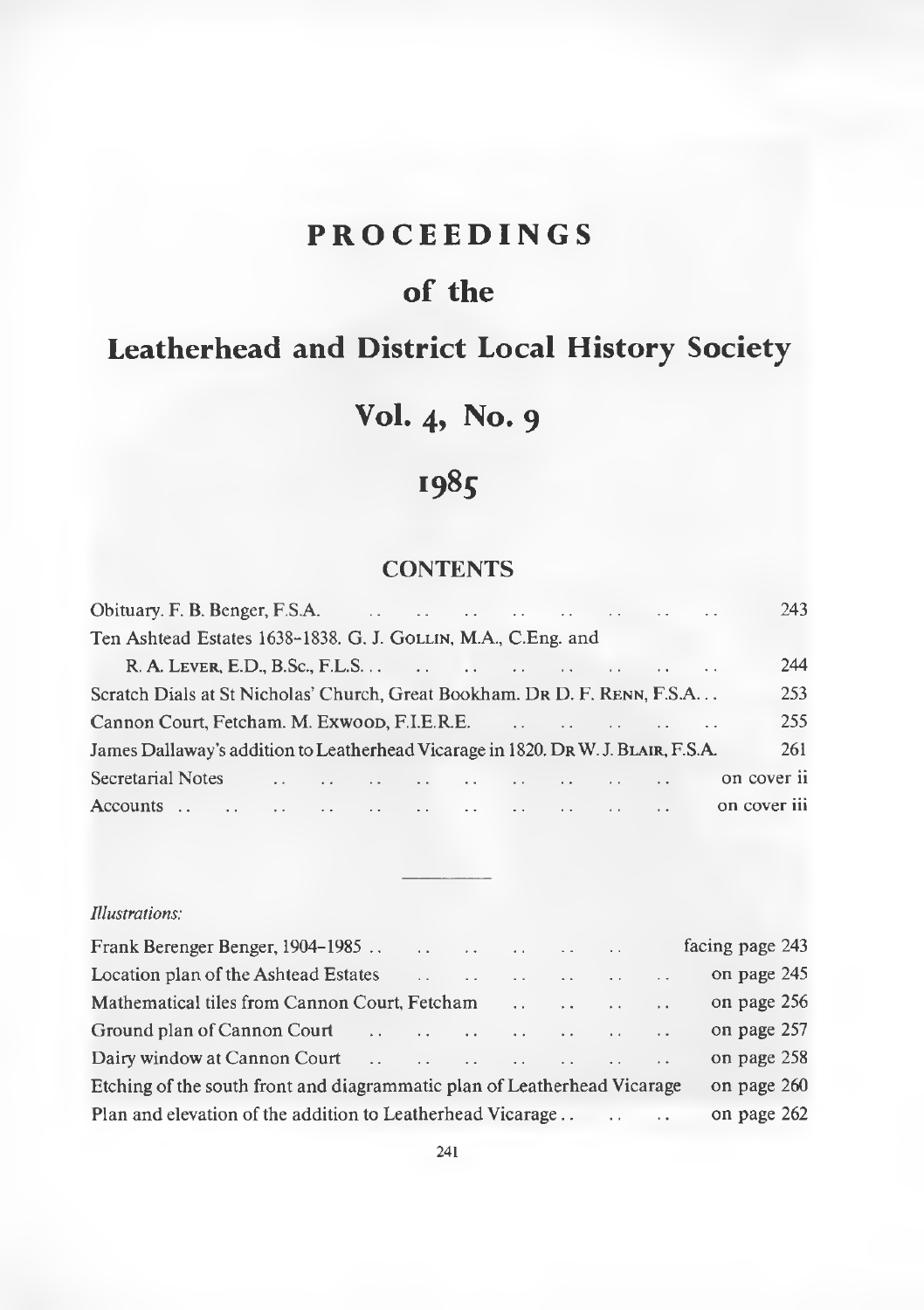

# FRANK BERENGER BENGER, 1904-1985

242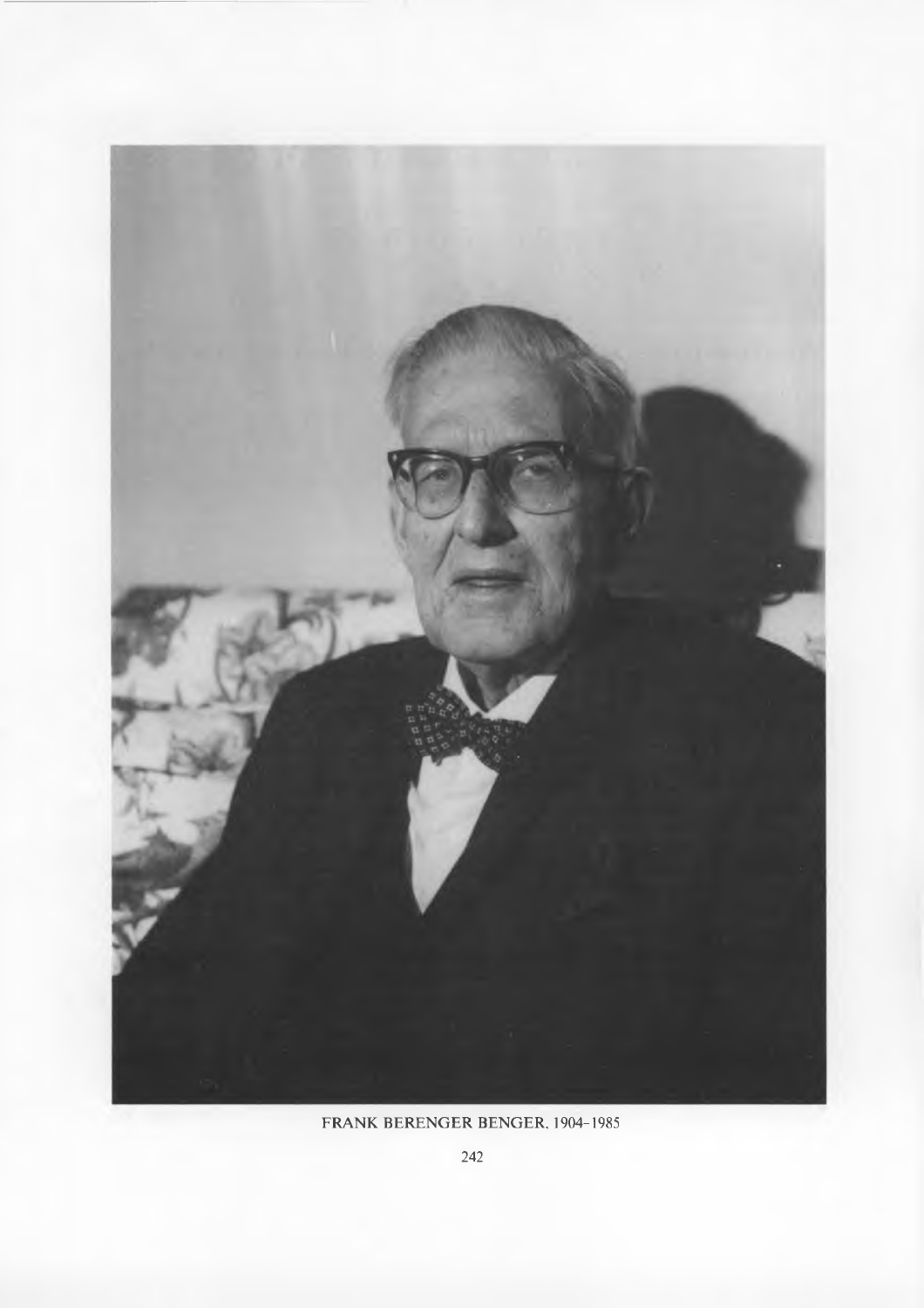#### **FRANK BERENGER BENGER**

T^RANK Benger died on the 21st January, 1985. He spent much of his youth in the older inner Suburbs of London and his holidays at his grandfather's house in Sussex and there he acquired a love of the countryside. W hen his father, Reginald Berenger Benger decided in 1923 to build a house in Leatherhead to which they moved in 1924, to use Frank's own words his feelings "were comparable to an uncaged wild bird"—he was then aged twenty. At that time he was working for a Bond Street firm of antiquarian booksellers of which firm he became a partner in 1929. He worked assiduously in his business first in London and later from his home in Leatherhead. He achieved a reputation which enabled him to sell rare books to the great libraries of the World. It gave him particular pleasure when he and his partner gave to the Bodleian Library a copy of the first illustrated book printed in London, a primer or Book of Hours printed by William de Maclinear in 1484.

Frank evolved a philosophy of life that the countryside must be preserved and defended and advanced and that the Divine purpose is that man shall live his earthly life among surroundings which prompt him to a constant consideration of beauty and that it is an Englishman's birthright to travel along fieldpath and downland track through a countryside devoted to its natural purposes.

The development of the immediate post World War I years brought a threat to the local scenery. Large parts of Bookham and Fetcham had been covered by bungalows and small dwellings as had the land on the road from Leatherhead to Ashtead. The Ralli family had left Ashtead Park, the Hankey family left Fetcham and hardly a large estate was secure excepting Cherkley and Polesden. Frank was determined to save the countryside and in 1929 he and several like minded local people banded together to form the Leatherhead and District Countryside Protection Society whereby he hoped with the help of other Societies to mould public opinion to an awareness of their towns and countryside and so enable the best to be preserved for all time. Some of his achievements were the preservation of Bull Hill Cottage and Sweech House in Leatherhead; the compilation of a list of buildings of historical or architectural interest in the Administrative District of Leatherhead; and the saving of Thorncroft Manor House from demolition and the likelihood of the estate being developed with small houses—in fact the Urban District Council in 1939 was anticipating an ultimate population approaching 250,000—and the setting up of a *cordon sanitaire* around Leatherhead and its satellite villages to prevent development sprawling over the surrounding coutryside. This principle was acknowledged by Sir Patrick Abercrombie in his proposal for the creation of the Metropolitan Green Belt.

In 1946 the Countryside Protection Society gave birth to the Leatherhead and District Local History Society and Frank became the prime mover of both Societies. He made many scholarly contributions to the publications of the History Society in particular pursuant to his researches into the histories of the many great houses in the locality. He was Editor of the Society's publications from 1956 until his death. His scholarship was recognised when he was elected a Fellow of the Society of Antiquaries of London which he greatly appreciated. I recall his saying that "it was no mean achievement for a lad who left school at the age of 16". Frank's work in connection with the protection of the Countryside and of significant buildings was further recognised by his co-option to the Records, Historic Buildings and Antiquities Committee of the Surrey County Council on which he served from 1961 until it was disbanded in 1974.

Frank was a shy, unassuming man, possessing the courtliness of another age, painfully modest, always decrying his own achievements and lauding those of others. He was twice married, his first wife dying tragically after one year of marriage. He is survived by his second wife, two sons, a daughter and eight grandchildren.

The good he has done will live long after him. He will be missed.

STEPHEN FORTESCUE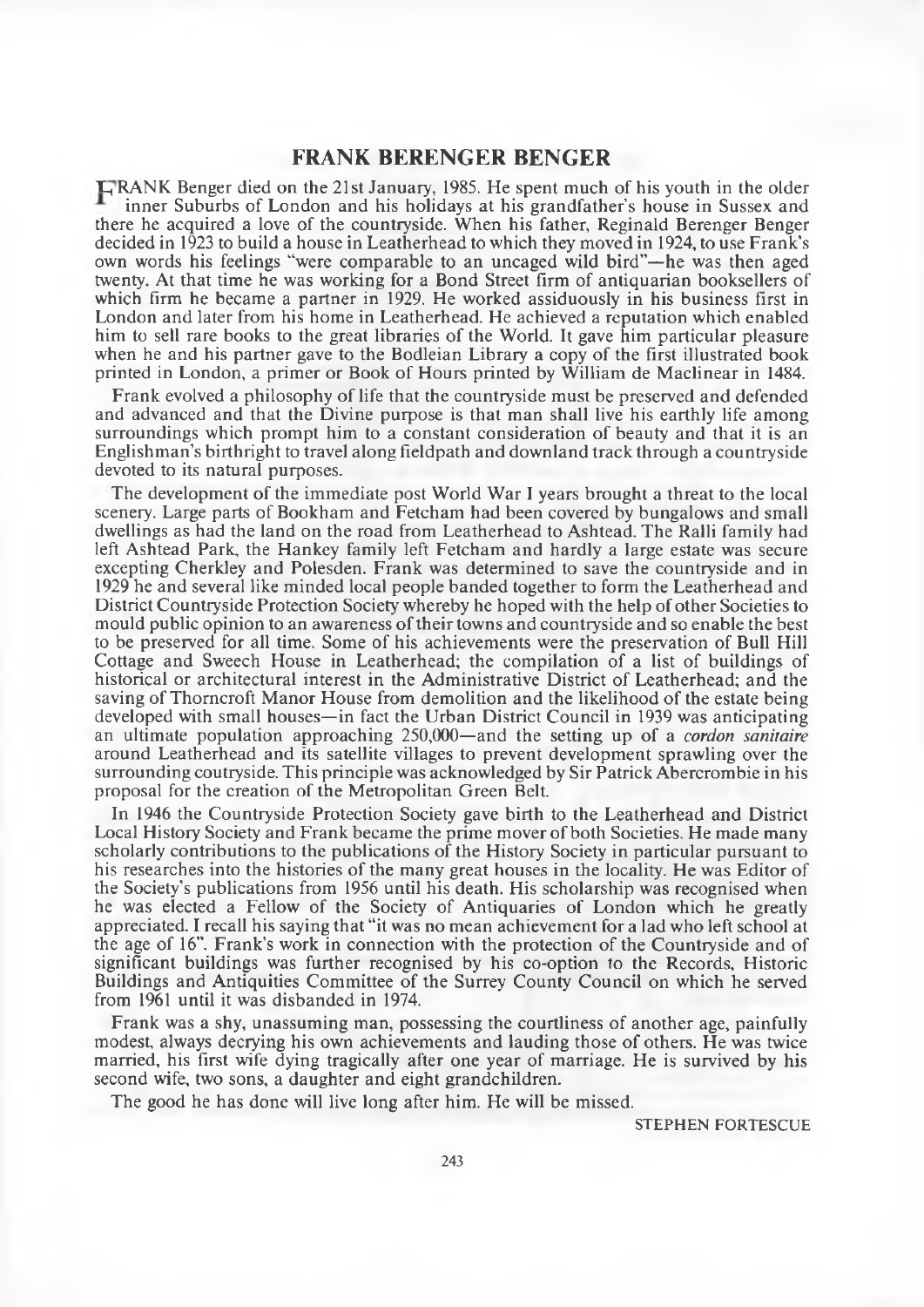#### **TEN ASHTEAD ESTATES, 1638-1838**

#### By G. J. GOLLIN, M.A, C.Eng. and R. A LEVER E.D., B.Sc., F.L.S.

FROM before the Conquest the system of administration was based on the division of the king dom into shires, the shires into hundreds and the hundreds into parishes. Within the parishes were the manors, the lords of which owed fealty and service to the monarch, and in turn required fealty and service from their tenants. These were divided into freeholders and copyholders, each paying rent to the manor, either in cash or service. In addition were the tenants of demesne lands.

The freehold and copyhold tenants lodged copies of their wills with the lord of the manor through his administrative body, the court baron. This consisted of the lord of the manor, his steward, the homage of some twelve tenants, of whom the two senior were the bailiffs. The meetings of the court baron were usually held quarterly and entries were made on the court roll. Up to the end of the seventeenth century, except during the Commonwealth, these were in dog-Latin of legal usage and from then on in English.

Permission for changes in ownership of land was granted by the lord, with the court deciding on the fine and heriot, in theory the best beast, due to the lord on the death of a tenant. The court roll recorded the name of the vendor, the tenants and purchaser—often mentioning the date on which the outgoing tenant had acquired his tenancy. A curious feature of many such changes in tenancy is that the vendor has to pay a capital sum to the purchaser. The reason for this apparent anomaly is that many of the properties changing hands were already mortgaged and it was this debt that the vendor had to settle.

On the purchase of a copyhold estate, the purchaser was given a copy of the entry on the court roll, hence the term copy-holder. Unlike the freeholder, who could leave his estate to the person of his choice, the copyholder had to pass his tenancy in accordance to the m anorial rules, which in the case of Ashtead, as in most of Surrey, was to the youngest son if such existed (Borough English). Should the heir be an infant (i.e. under twenty-one) one or two guardians were appointed by the court.

The greater part of this paper is derived form the records of Ashtead court baron from 1730 to 1789, which provide a continuing account of these ten estates. These include not only enclosures but also a collection of strips in the North and South (sometimes called the West) common fields of Ashtead.

The records show that an ever increasing proportion of the manor as being concentrated into fewer hands. This was accelerated when in 1789 Richard Baget, (later Howard) bought the manor for his bride Frances Howard, the daughter of Viscountess Andover and granddaughter of Henry Bowes-Howard, Earl of Berkshire (1685-1757).

O f the 2,441 acres in the parish, 97 was woodland, 481 common land or waste. During the period covered by this paper, the cultivated land was 1,873 acres consisting of 767 acres of demesne land, freehold 393 acres and copyhold 701 acres. The proceedings of the court baron rarely mention freehold property and make no reference to the tenants of demesne land. Hence this paper describes ten estates of 279 acres representing about 15% of the cultivated land.

In addition to the court baron records, other sources used were the rent rolls for 1681, 1691, 1703/10 and 1748, the land tax schedules form 1780 to 1832 and the schedules for the Wyburd survey of 1802 and the 1839 Tithe Apportionment.

The authors are indebted to the late Lord Barnby, who, very kindly allowed them to examine the very extensive series of manorial records before he presented them to the Surrey Record Office.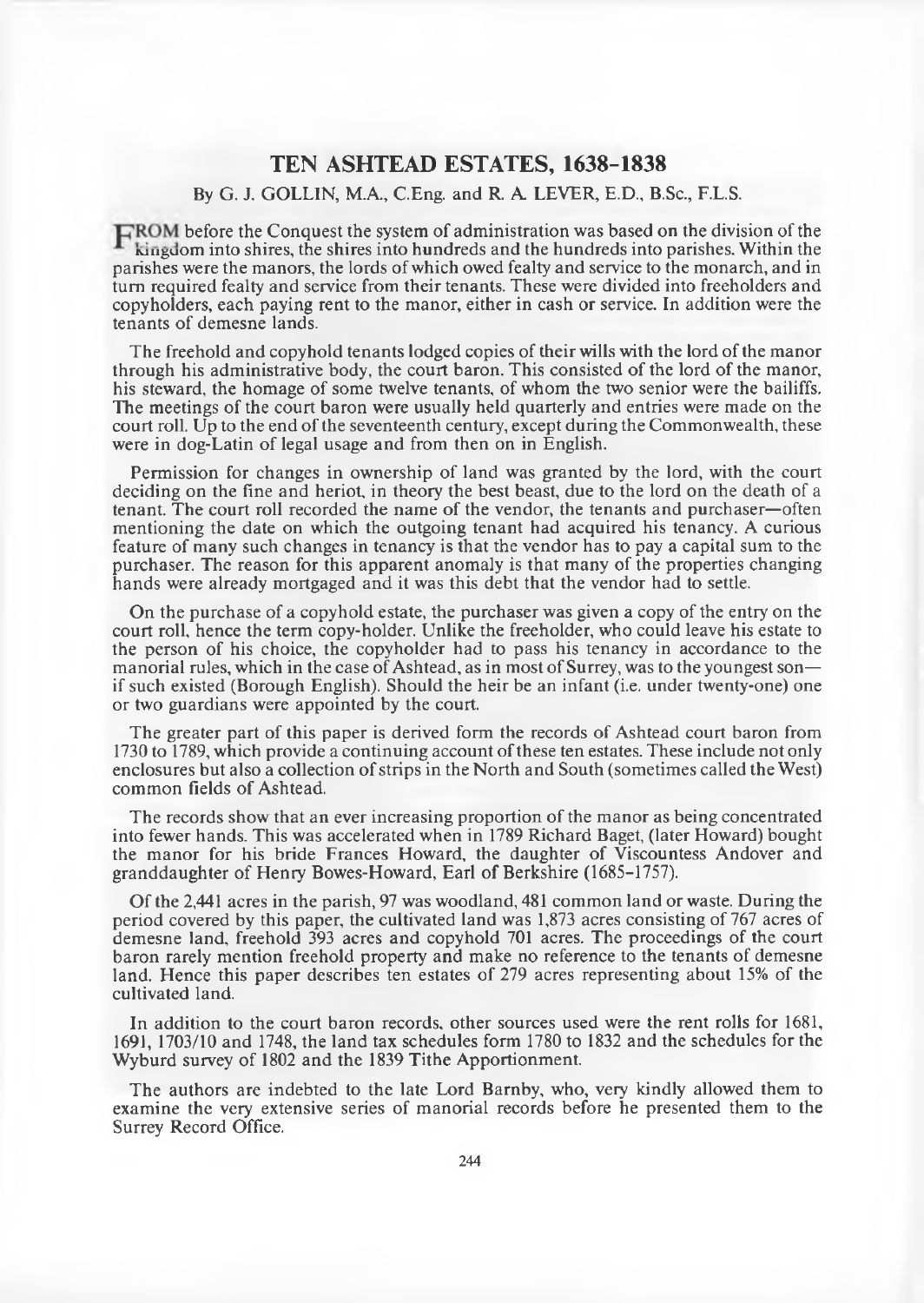

LOCATION PLAN OF THE ASHTEAD ESTATES

245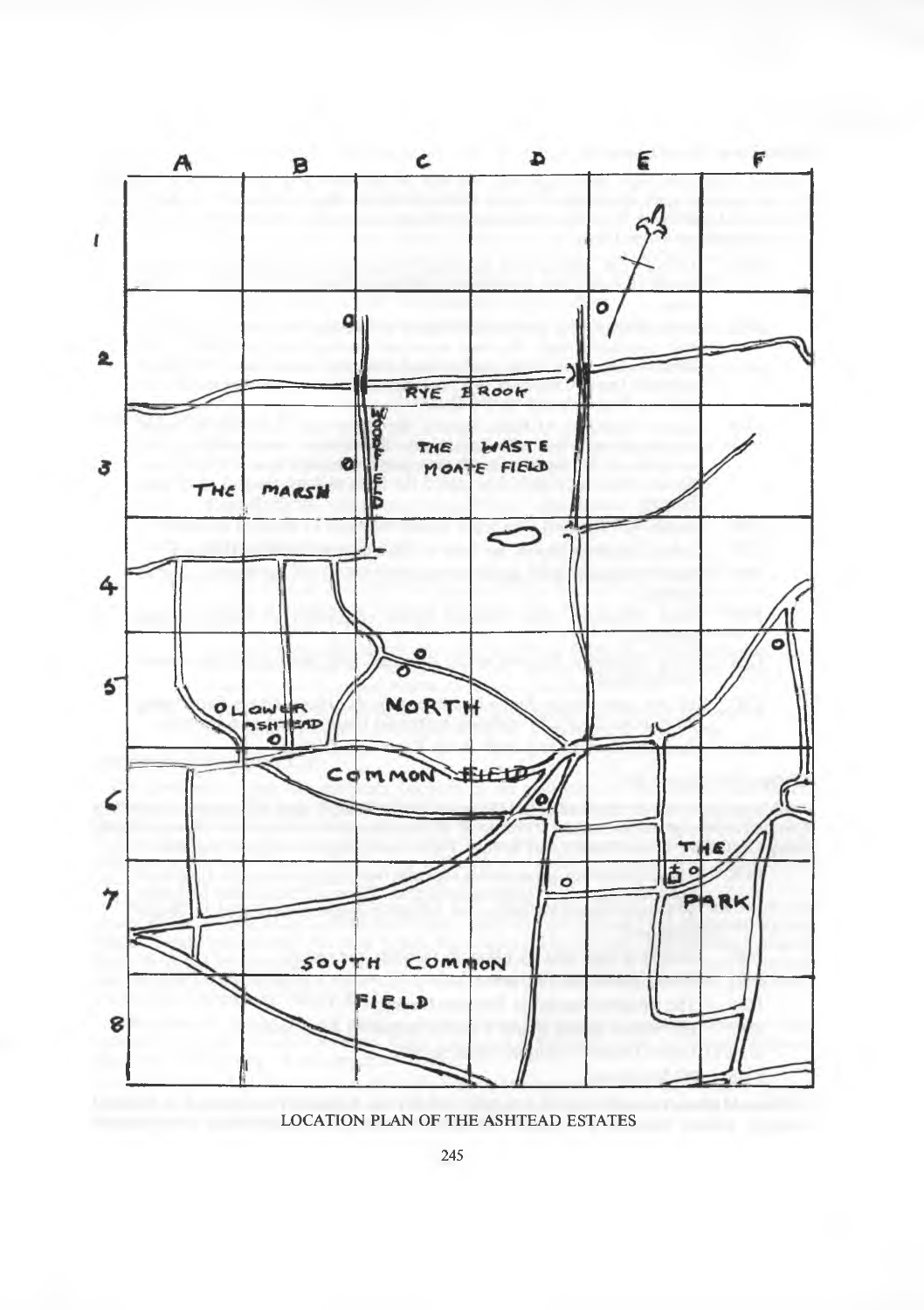#### **Dykes Farm** *(Plan Square B2)*

Some confusion may arise regarding the title of this extensive farm situated near the Marsh and the now demolished Dukes Hall nearby on the north-east boundary of the Waste or Moate Field. This farm, which later became a component of New Purchase Farm, is now known as Caen Farm.

- 1638 In the 1656 schedule of Lawrence's map this area north of the Rye Brook is mostly the possession of William Ottway. It includes some 46 acres.
- 1728 John Richardson, gent, of the Tower of London who was admitted to this copyhold died. His two sons and a daughter died during his lifetime. His sister, who predeceased him, left seven sons. This sister married James Chapman of East Grinstead. The estate was left for life to John Richardson's widow Esther.
- 1749 James Chapman of Ifield, Sussex, the eldest son of the above James Chapman and his wife Sarah, nee Richardson, was admitted. He immediately let the farm to his youngest brother Richard of Withyham, Sussex. Two days later they leased the farm to John Ireland of Horley, Surrey.
- 1762 James and Richard Chapman leased the farm to Richard Ireland.
- 1775 John Chapman leased the farm to Thomas and William Holman.
- 1779 John Chapman mortgaged the farm for £34 to George Rutter, gent. of Epsom.
- 1782 John Chapman died. George Rutter confirmed as tenant of this copyhold.
- 1789 John Chapman, the son of the deceased, sold the farm to the tenant George Rutter.
- 1797 By this time George Rutter had three parcels of land, Dykes Farm being let to John Chitty. In addition he rented Onslow land and Gittings.
- 1798 Richard Howard acquired Dykes Farm and Gittings.

**Gittins** *(Plan Square B3)*

This property lies on the west of the Waste or Moate Field. It once belonged to Augustine Otway. In the eighteenth century it consisted of five components; Hansford's Lower House, Long Croft Five Acres, Gittins and Semers Three Acres and an one acre meadow.

- 1638 These properties come under seperate ownership and in the Lawrence Schedule there is no mention of Gittins. Hansford house then belonged to Henry Hansford while the adjacent property belonged to Roger Hamond.
- 1681 Hansford was held by Elkanah Downes, the rector.
- 1691 Henry Stone was the owner.
- 1695 The property passed to Thomas Dendy.
- 1707 His widow owned it and it was occupied by John Stone.
- 1710/13 James Dendy—occupier John Stone.
- 1748 Widow Stone.

It would seem that although this house, which is so frequently mentioned in Ashtead records, passed through the hands of several owners, the land which later became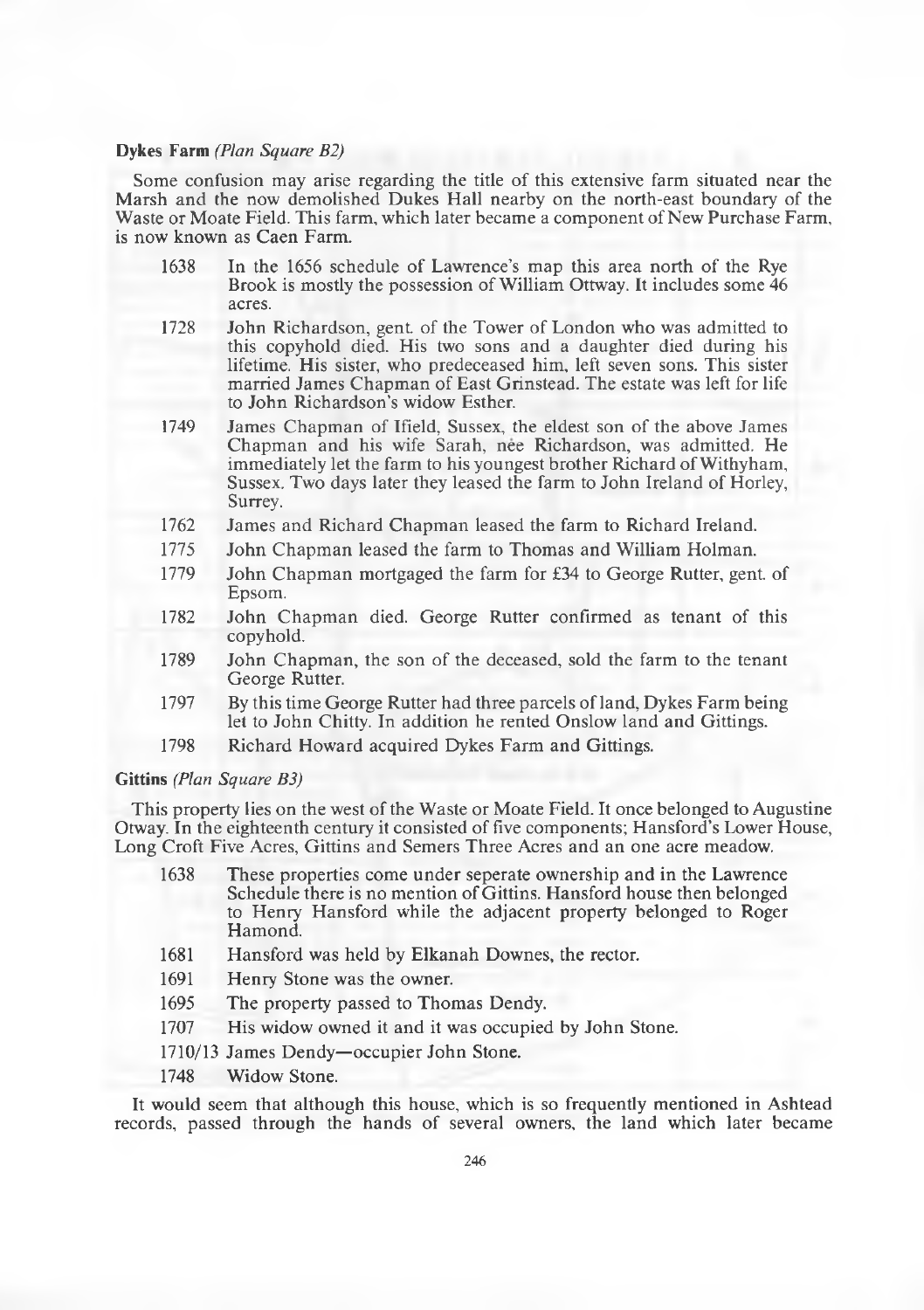associated with it belonged in the early eighteenth century to John Otway and his wife Rebecca.

- 1748 The estate of John and Rebecca Otway was split, the south part going to Thomas Beckford while the north part, consisting of Hansford Lower House, parcels of land called Gittings, Long Croft Five Acres, Semers Grove Three Acres and a meadow of one acres going to Jeffrey Richbell.
- 1765 Jeffrey Richbell surrendered his estate to Thomas Baismore, farmer.<br>1772 Thomas Baismore sold the property to John Gray.
- 1772 Thomas Baismore sold the property to John Gray.<br>1785 George Rutter for long the tenant eventually becan
- George Rutter, for long the tenant, eventually became the owner of this estate.
- 1797 George Rutter sold his estate to Richard Howard, who had become the owner of the manor in 1787.

#### **Mitchells** *(Plan Square B5)*

- 1638 This house (spelt Meechells in the Lawrence Schedule) was part of the forty acre enclosure estate of Edward Otway.
- 1681<br>and
- Rent Rolls the owner was James Otway, who died in 1697.
- 1695
- 1699 John Otway was admitted.
- 1741 John and Rebecca Otway surrendered Mitchells and enclosure nine acres plus four acres West Closes and forty-three acres in the Common Fields of Stagleys to Thomas Beckford. The tenant was William King.
- 1757 On the death of Thomas Beckford, the estate passed to his Jamaican cousin Francis Beckford, who died in 1768, leaving the property to his eldest son Thomas. He died in 1781, when Mitchells and the land passed to his youngest brother Francis Love Beckford.
- 1788 Beckford's land, occupied by William King, passed into the possession of Richard Howard, who purchased the manor the previous year.

#### **Northlands** *(Plan Square C5)*

On Lawrence's map this property consists of an enclosure of five and a half acres, including a house. The large field stretches from, on the north, the footpath which goes from the bend in Skinner's Lane to West Hill, down to Ottway's Lane on the south. It belonged to Thomas Mathews and was copyhold. In 1661 the property was given to his daughter Anne who married Robert Waterer. The history of the Waterer holding, together with a plan of the estate, are given in these *Proceedings* (Vol. 2, No. 2 (1958)).

The Waterer family held this estate until 1777 when Mary Waterer inherited it on the death of her mother Mary, nee Mellish. Soon after this the property was acquired by the Symes family who owned the malt house Merryals in what is now Agate's Lane. Joseph Syms died in 1788 leaving his estate to his widow Anne, who died in 1789. Her son Joseph was born in 1786 and being a minor, his property was put into the hands of two guardians, Christopher Raven and Henry Blades.

When Joseph Symes came of age, he shortly afterwards began to dispose of some of his property. He sold his land between Agate's Lane and Skinner's Lane to farmer William King, the son of James King, grocer of Dorking.

Joseph Symes married twice, his first wife, whom he married in 1834, was a widow, Maria Holiday. His second wife, whom he married in 1855, was Dorcas Wale, sister of Henry Wale the farmer of Woodfield farm. Joseph died in 1868.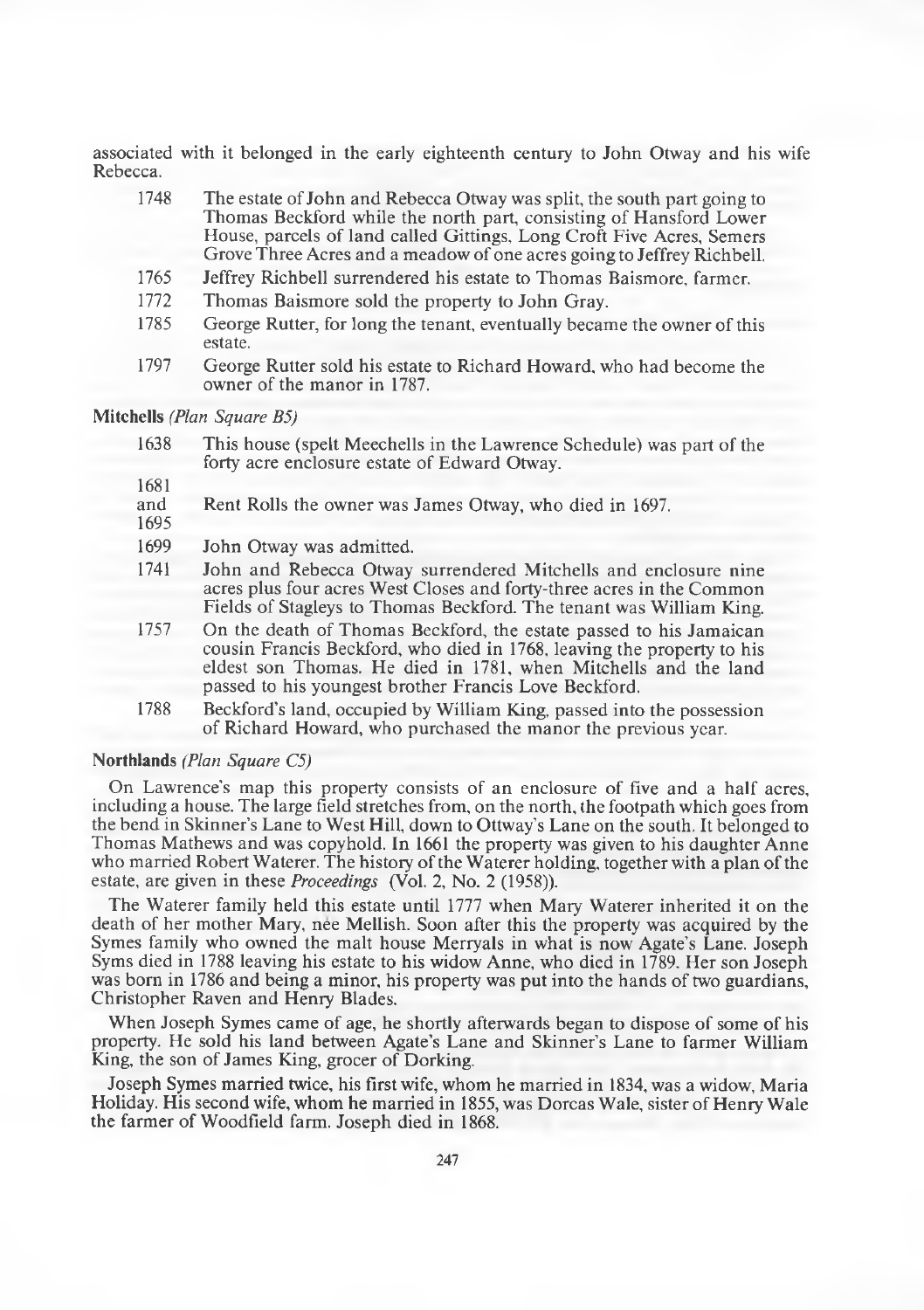In 1802 the house of the former Waterer estate was still on the south side of the footpath running from Skinner's Lane to the Street. Early in the nineteenth century the house was leased to Rev. William Carter as apparently by then the old parsonage house at the corner of Skinner's and Ottway's Lane had become too decrepit.

In most of the nineteenth century the Syms did not live in Ashtead. Just before 1838 the old Northlands house, which was on the site of Ashtead squash courts, was demolished and a new house erected. This still exists and is divided into two properties known as Northlands.

#### **Owtons or Outons** *(Plan Square D7)*

In 1638, Chalk Lane ran westwards from Ashtead church to what is now Crampshaw Lane. At the junction, on the north side, was a plot of about three quarters of an acre with a cottage called Outons. It then belonged to Henry Lucas, who also owned the adjacent house on a two acre site to the north. Lucas also owned thirty-four acres of strips in the Common Fields. Before that, William Hilder, alias Eyles of Essex came to the parish and bought the Ashtead Farm House (so called in modem times), several enclosures, and a cottage on the site of the nineteenth century rectory. In addition to his enclosures, he owned thirty-four acres in the common fields. In 1651 he added to his estate the land of John Goddard, including Penders. On Hilder's death, his only son, also William, inherited the estate. The cottage in "Middle Street", now Dene Road, had an enclosure of twelve acres, where the Deane was eventually.

When William junior died, his wife Hannah took over and shared the estate with Charles King of Cobham, whose son and heir was Erwin King, a butcher of Essex. The estate had been extended to include Outons. The cottage and its thirteen acres were occupied by Adam Mountford, a labourer of Ashtead, while the barn and thirty acres were leased to Thomas Tunnel. This part of the estate was surrendered to Edward Acton. In 1731 Erwin King surrendered thirty acres of land to the Lord of the Manor, Lady Diana Feilding. The following year, Lady Diana was dead and the manor passed to Rt. Hon. Earl of Berkshire, Henry Bowes-Howard, who took possession of the thirty acres occupied by Thomas Tunnel and the thirteen acres and Outons, occupied by Adam Mountford.

In the Court Baron of 21st November, 1732, it was reported that "Erwin King had suffered his customary messuage late in the occupation of Adam Mountford to go to ruin and is in decay". In May 1733 Erwin King surrendered Owtons, in the occupation of Adam Mountford to the Earl of Berkshire.

In 1738 the history of Owtons and that of Adam Mountford separate since John Syms of Ashtead, gardener, died and left two copyhold messuages, first to his wife Frances, nee Hilder, who died in September 1738, and then to his kinsman Adam Mountford. These tenements were in the occupation of John Roberts, W illiam Peters and Edward Dawney. Adam Mountford did not hold on to his new property for long since in March 1740 he sold his two tenements occupied by Thomas and William Peters, Edward Dawney to a butcher of Leatherhead, Robert Nettlefold. He shortly afterwards went bankrupt and then this property passed to William Constable—a carpenter of Ashtead in 1762.

After Adam Mountford inherited his new property, Outns, still part of manorial estate, was leased to John and Ann Scriven *circa* 1760. He died in 1765 and she remained tenant until her death in 1791, when she is described as a baker. This is possibly the first indication of a bakery being operated in the Crampshaw Lane area.

On the death of Mrs Scriven, the house was occupied by the then steward of the manor, Mr John Richardson. Later, when the new manor house was completed, Mr Richard Howard and his family were able to quit the Hilder house in Farm Lane, which was then taken over by Richardson and thereafter known as Ashtead Farm House. On the Wyburd Schedule of 1802, Owtns is No. 63, a cottage occupied by John Richardson.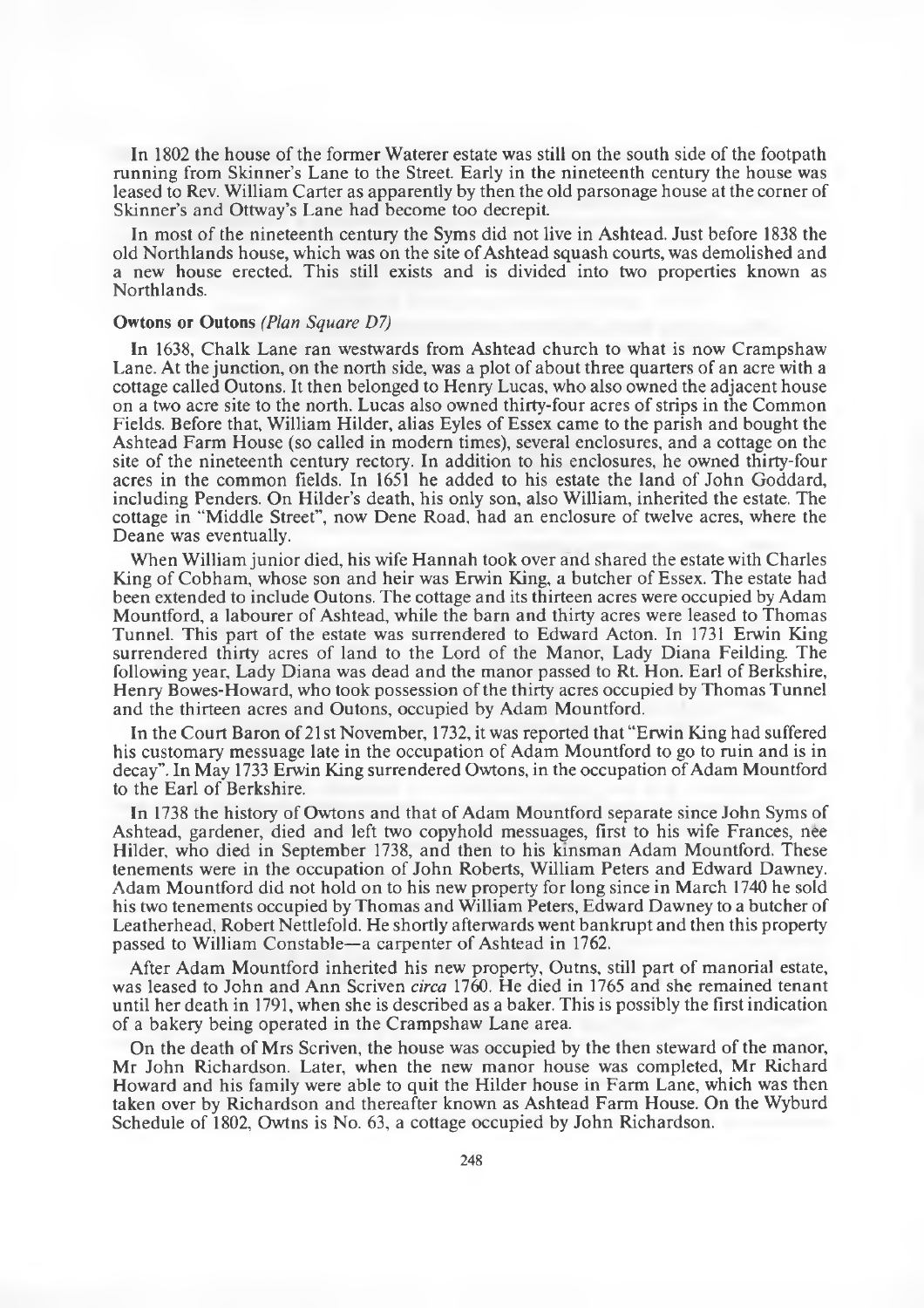In the tithe of 1839, the cottage was let to Edward Benland and Thomas Chitty. In the manorial auction of 1879, the site is occupied by a pair of thatched cottages fronting Crampshaw Lane—as Lot 15. It was then rented by W. Servier and J. Smith, the local policeman. It fetched £260. The ground immediately adjacent to the north, was occupied by Mrs Harman, the operator of the bakery nearby.

#### **Pender's** *(Plan Square D6)*

The earliest mention of Penders occurs in 1476 when John Cobb records the surrender of Penders and Makins and a toft called Jurythes house (possibly Julis) lately in the occupation of John Plumpton, vicar, to the use of W illiam Clark, vicar of Ashtead, rector 1470-1486. It is interesting that, at this early date, the rectors found it more convenient to live half a mile from St Giles, rather than at the parsonage, a mile away, a long journey to the church including a footpath along the side of the north common field, now Ottways Lane.

This copyhold estate contained twelve acres of which three were enclosed and nine were in the common fields. In the schedule dated 1656 of the Lawrence map of 1638, the owner is given as Robert Quinnell, the rector. He, as rector, cultivated twenty-five acres of glebe land. In addition, he owned considerable private property—twelve acres of copyhold and a freehold enclosure of eighteen and a half acres called Seamers, between the Marsh and the Waste to the north.

The next owner is recorded in the rent roll of 1681 as Robert Downes, the brother of Elkanah Downes, the rector. Ten years later the owner is Samuel Comock, gent, of London. The occupier was a Mr Bond and later Edward Haines. By 1730, Samuel Cornock was dead and he left the property to his only sister, Mary, the wife of John Pollett of Lewisham. In September of that year the twelve acres of Penders were sold to Thomas Beckford, the grandson of Alderman Richard Beckford of London.

With the failure of male heirs to the English Beckfords, their estate passed to their Jamaican cousins. In 1765 Francis Beckford rebuilt Penders. According to the survey of J. Edwards 1801 "The highway from London to Brightelmstone", the house was known as Prospect Place, having an uninterrupted view across the common fields to Leatherhead.

In 1788 the last Beckford, Francis Love, left Ashtead and the property passed to a lawyer Thomas Mannering. After his death, his widow Penelope had it for three years. Subsequent owners were Charles Menre, Mrs Adams and Mr Walsham and in 1830 it was bought by Thomas Parker, who gave the name to Parker's Hill and Lane. Later the house was and is still known as Ashtead Lodge.

#### **Pitters** *(Plan Square A5)*

There is a possibility of confusion between this estate Pitters and a small enclosure called Petters. The latter is some three quarters of a mile distant, being part of Lady Darcy's estate in the Great Meadow to the north of the road to Epsom.

An early record of Pitters (in 1521 spelt Pytters) shows that Thomas Ottway was admitted to this land, formerly owned by Richard Ottway. At the time of the Lawrence Survey of 1638 Pitters was owned, among other large enclosures, by William Ottway. Then the estate, which consisted of two enclosures on the east side of Harriots Lane (then Bernard's or Barnard's Lane) amounted to four acres.

After 1638 this enclosure came into the hands of John Quinnell and on his death in 1650, it passed to his only sister the wife of Thomas Pierson. From her it was inherited in 1677 by her son Henry. In the 1691 rent roll William Ewell was the owner. By 1695 it had passed to Thomas Ewell and in 1707 to John Ewell. In 1710 the occupier was Thomas Ruskin, senior.

In 1729 Pitters, now twenty-four acres, belonged to Thomas Ewell of Walton-on-the-Hill and occupied by Edward Sherwood and Thomas Martin.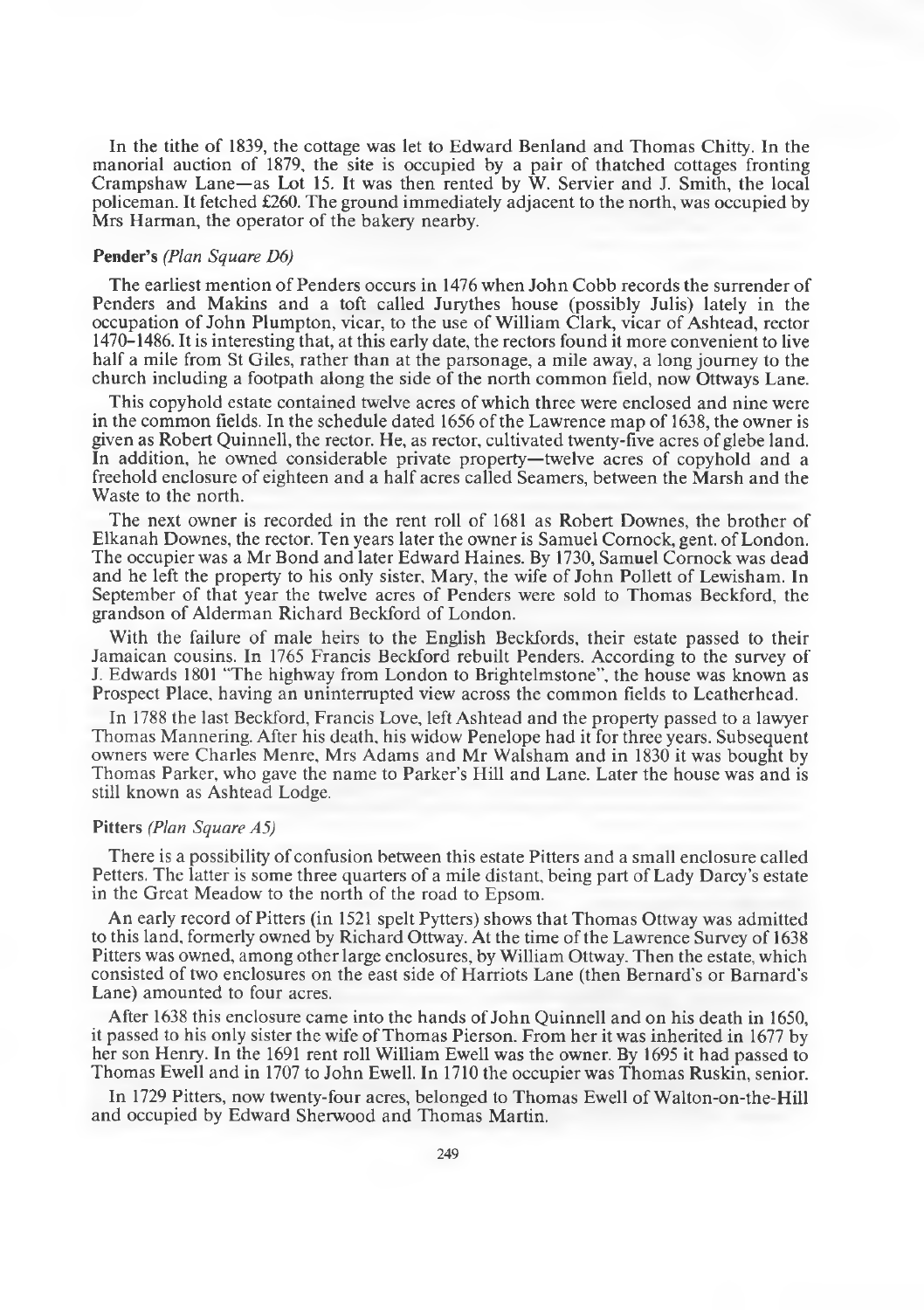In 1734 the property passed to Thomas Ewell's sister Elizabeth, the wife of John Wright. Thomas Ewell's widow, Elizabeth, married Henry Hatcher of W alton-on-the-Heath. She was still living in Pitters.

In 1744 Henry and Elizabeth Hatcher sold Pitters to Edward Berrett of Lyons Inn. In 1749 Berrett sold the twenty-four acres to John Alexander, butcher of Reigate. The occupiers were Edward Sherwood and John Stint. In 1766 John Alexander died and was succeeded by his eldest son John.

In 1775 John Alexander sold the twenty-four acres to William Lucas of Horton, Epsom.

In 1785 William Lucas died and left the twenty-four acres and two houses to his brother John, a wheelwright of Leatherhead.

In 1786 John Lucas sold the estate to William Finch, carpenter of Ashtead.

In 1800 William Finch sold this estate, occupied by John Chitty, to Mr Richard Howard.

In 1801 the occupier was William King and the estate became known as West Farm.

#### **The Rosefield** *(Plan Square F5)*

Lawrence's map of 1638 shows the Rosefield as divided into three enclosures. The most southerly of these, known as the Lower Rosefield, was then the property of William Hilder. It contained 6-0-25. The two other portions, area 3-2-18 and 3-1-02 butted on the south of the road to Epsom, called then Griggs Lane, but in the terrier of 1656 named Gridge Lane, and belonged to Robert Hiller.

After William Hilder died his property passed to his widow Hannah and then to his son Daniel of Essex. He sold the six acre Rose Field in 1723 to Lord Dudley and Ward, Sir Robert Howard's grandson. It was described as being in the occupation of Edward Gray.

William and Hannah Hilder's daughter Frances married in 1722 John Symes. He is described as a gentleman of Ruxley Farm in the parish of Ewell. His youngest son and heir was William Symes, John died in 1739.

In July 1739 William Symes, then aged eighteen, took possession of his father's copyhold estate, which included the Lower Rosefield and thirteen acres specified as strips in the common fields. Five years later, William Symes makes a marriage settlement of his property, in view of his impending marriage to Ann Clark the daughter of William Clark, deceased, late hop merchant of St Olave's, Southwark.

William Symes was still the owner in 1772. In 1797 William Symes surrendered property to William Hambly who also bought the estate of Thomas Wilkinson and Sarah his wifelater Sarah Symes, widow.

William Hambly died in 1822 and his heirs, through his daughter, who married Thomas George Knapp, sold his estate to Fulke Greville Howard in 1823 for £1,395.

#### **Tileworth** *(Plan Square A5)*

The 1656 terrier of Lawrence's survey indicates the major landowners:

| The demesne Lands | 1345 acres |
|-------------------|------------|
| Cole-Priory Farm  | 191 acres  |
| William Ottway    | 107 acres  |
| Lady Darcy        | 105 acres  |

The remaining forty-seven landowners shared 883 acres, an average of about nineteen acres apiece.

William Ottway's large estate consisted of sixteen acres of enclosures, thirty-four acres of Dykes Farm on the Marsh and some forty acres spread over the North and South (or West) Common Fields. The centre of the estate was the house called Talworth or Pees Place in the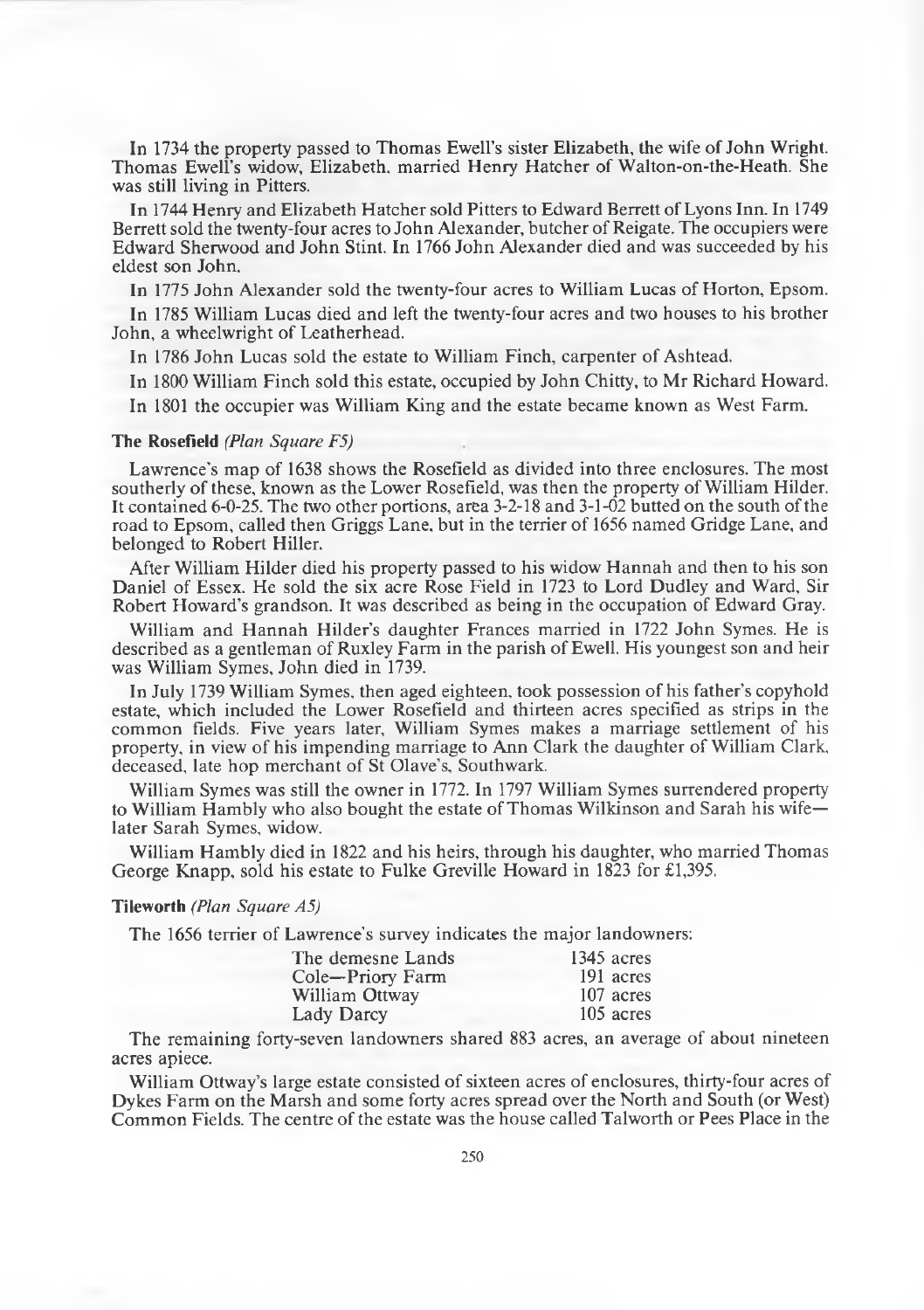terrier. In the minutes of the Court Baron it is sometimes referred to as Lee House. It was on the site of the West Farmhouse and abutted Mitchells on the east and Pitters on the north.

By the end of the seventeenth century this large estate had been split. It apparently passed to Richard King who had property on both sides of the then High Street (now Rectory Lane). In the rent roll of 1695, the estate appears in two parts:

| William Page for a messuage and land part of Kings | $00-10-00$ |               |
|----------------------------------------------------|------------|---------------|
| John Otway for the other parcel thereof            | $00-04-00$ |               |
| In the rent roll of 1707 these appear as:          |            |               |
| John Ottway senr.                                  | himself    | $1 - 04 - 00$ |
| Ditto                                              | ditto      | $01 - 06$     |
| George Fleming                                     | himself    | $10 - 00$     |

It would seem that the estate had been split into two portions, the residue of the old estate on the north side of what is now Ottways Lane, to include the house Taleworth, Pitters and Dykes Farm with the strips in the North Common Field. The other half, now belonged to George Fleming, living in the house, which formerly belonged to Richard King on the west side of the High Street (Rectory Lane) and including the sixteen acres of strips in the South or West Common Field. Thus, although the Fleming family appear as the owners of Taleworth in the minutes of the Court Baron of 1727, their property was far from the house of that name in Lower Ashtead and lay in the south part of the parish. The remaining half, including the original mansion is from then associated with the farm called Pitters, in the hands of Thomas Ewell.

#### **Woodfield** *(Plan Square BC23)*

The parish of Ashtead contained two hamlets, Lower Ashtead and the Woodfield. A modern resident could be forgiven ignorance of the whereabouts of these. In the case of Lower Ashtead, the District Council, on its road signs, has indicated that it lies near Ashtead railway station whereas Ordnance Survey maps confirm that its centre lies near the junction of Harriots Lane and Ottways Lane. As regards the Woodfield, a modern resident, being familiar with Woodfield Lane, formerly Common Lane, might be led to think that it lies somewhere near Craddock's Parade the former site of what was known as Woodfield Farm. Actually, the Woodfield was an area north of Barnett Wood Lane, formerly Marsh or Club Lane, on the west side of the Waste or Moate Field. The buildings of the ancient Woodfield run from opposite to St George's church to the Rye Brook. They are described as being the Woodfield in all the early Census returns.

After the farmhouse occupied by Thomas and Sarah Willowbie was burnt in 1731, they left Ashtead Farm in the south of the parish and went to the Woodfield. Thomas died in 1747 and his widow remarried with William Weston, the farmer and landlord of the Berkshire Arms. In his will, Willowbie left his seven acres of arable land, two houses and four acres in the common fields to his son Thomas, and his daughter Mary, who had married John Southerland, a gardener of Sunbury, Middlesex. Thomas died in 1758. The estate was leased to Richard Barley, a brewer of Leatherhead in 1754 and later in 1759 to Thomas Denslow, a farrier of Epsom, who died in 1759 leaving his property to his son Thomas. Meanwhile; the Southerlands has sold four acres to Lever Legg, a merchant of London in 1754.

The Denslow's tenant was Richard Geale and the earliest available Land Tax schedule of 1780 indicates that the land and house had become his property.

In 1786 Richard Geale sold to William Finch three acres in the common fields and a house. William Finch continued to live there until 1795 and, soon after, it was bought by Richard Howard and incorporated in New Purchase Farm.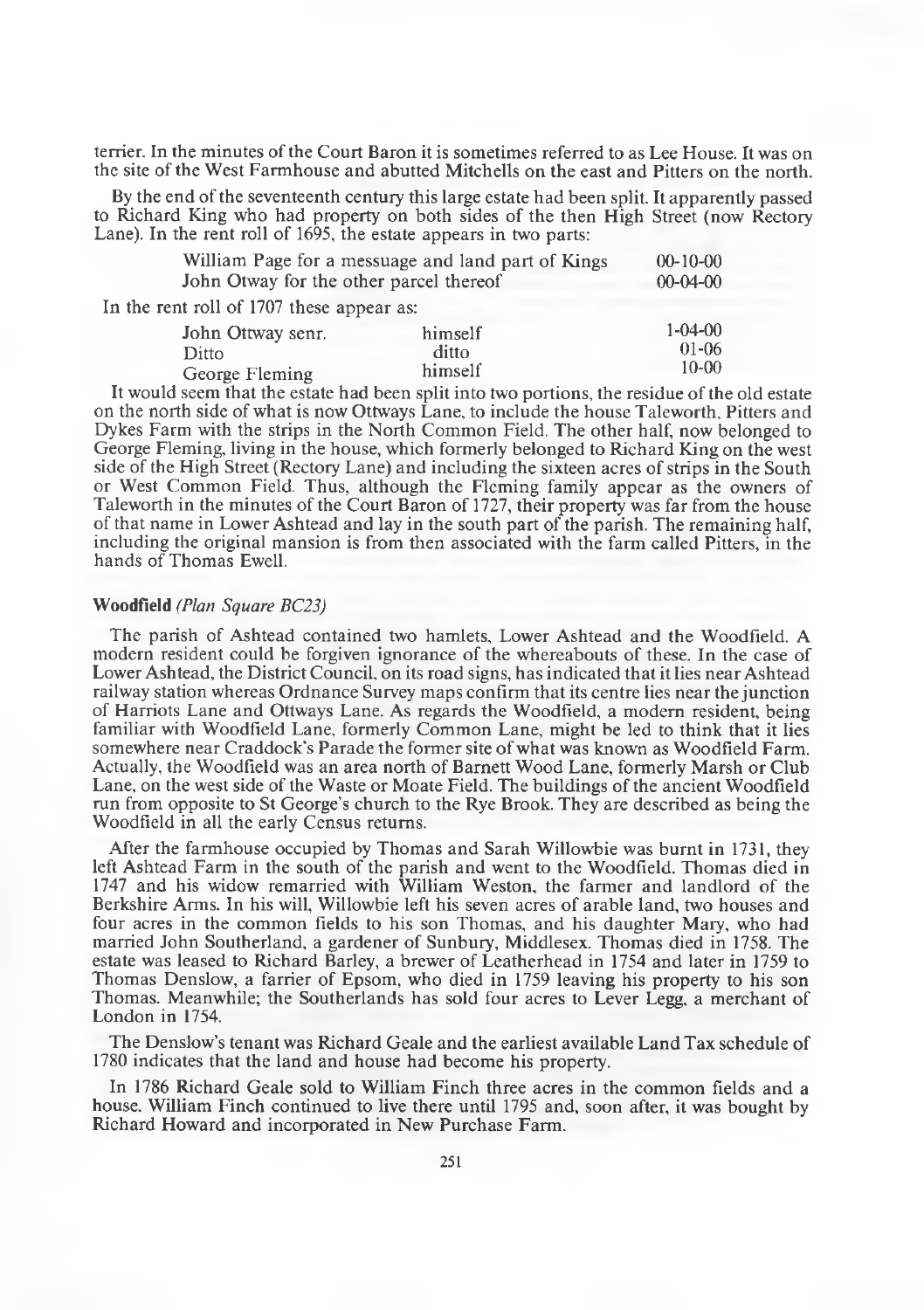#### **LIST OF SOURCES**

Rent Roll, 1681. S.R.O. 10/4. Rent Roll, 1691. Rent Roll, 1695. S.R.O. 444/2/1. Rent Roll, 1703/10. S.R.O. 444/2/2. Rent Roll, 1748. S.RO. 478/1/1. Land Tax Schedule, 1780-1832. S.R.O. BS 6/7. Schedule of the Wyburd Survey, 1802. S.R.O. 2703/4. Ashtead Tithe Apportionment, 1839. S.R.O. *Leatherhead and District Local History Society Proceedings,* Vol. 4: No. 4 (1980), pp. 105-6, 108-9. No. 5 (1981), pp. 135-40. No. 7 (1983), pp. 184-7.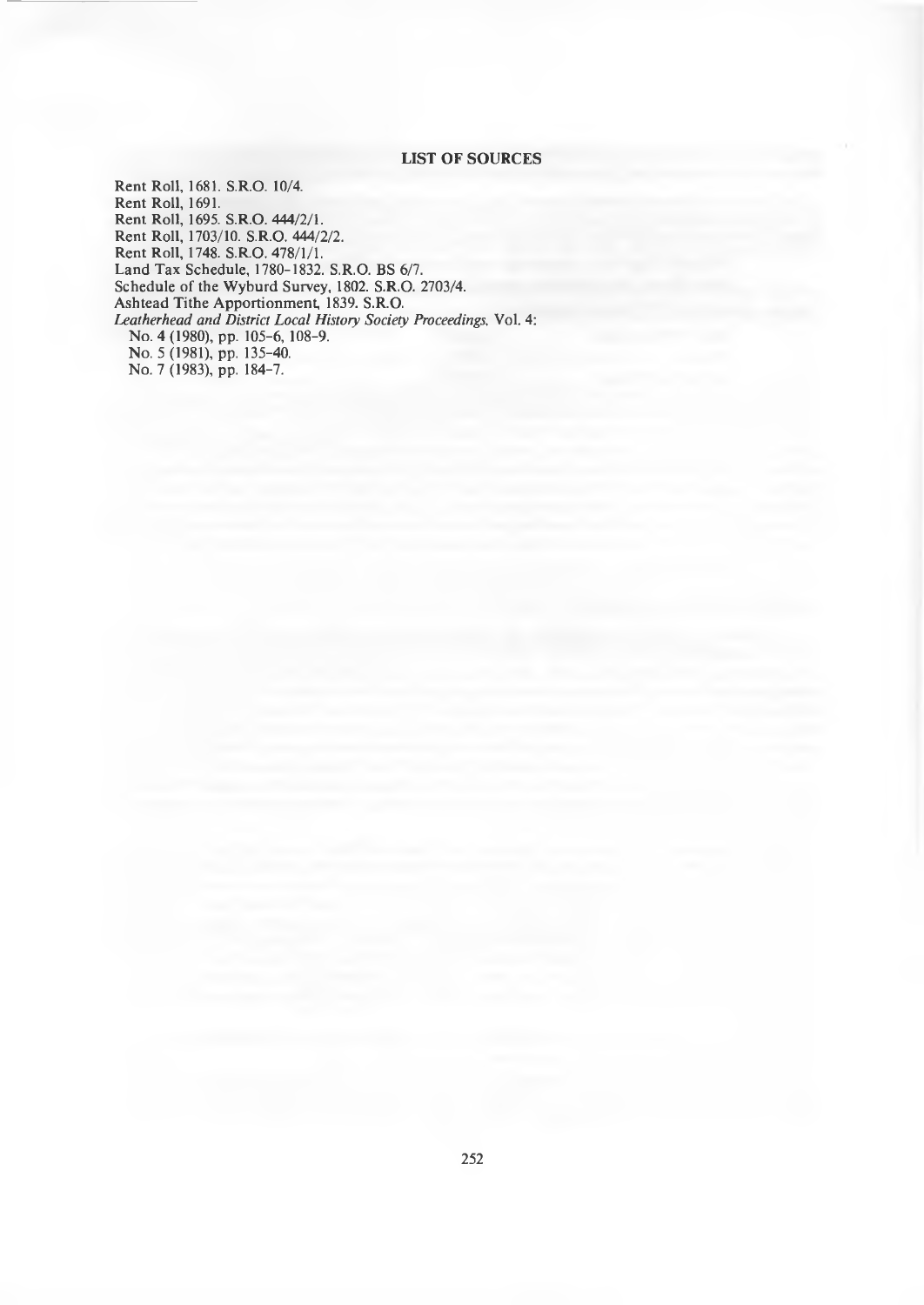#### **SCRATCH DIALS AT ST NICOLAS' CHURCH, GREAT BOOKHAM**

#### By Dr D. F. RENN, F.S.A.

TURING my last conversation with Frank Benger, he told me something of his involvement with the restoration of the north porch at St Mary and St Nicolas' church in Leatherhead, and suggested that a graffito in its west window splay was a scratch dial, a primitive device for telling the time. There are a num ber of problems about this and other carvings in the porch which will be dealt with in a wider survey to be published elsewhere, but in order to balance this memorial issue with a paper from each of the areas covered by the Leatherhead and District Local History Society, I offer here a study of the three scratch dials at St Nicolas' church, Great Bookham.

The scratch dial is a form of sundial, to be found usually on the south wall of certain medieval churches, particularly in the west of England. The remains are usually a hole at about eye level, either drilled into the face of a stone or in the mortar joint between two stones, from which radiate some scratched lines. A pointer (style, or gnomon) placed in the hole would cast a shadow from the sun which would move as time passed. Time measurement was not very accurate by such means, even when it was noted that the shadow would be vertical at noon provided that the pointer was directed due south and, further, that if it was bent downwards to a certain angle, the accuracy further improved.

Time in the middle ages was reckoned from sunrise to sunset, being divided into twelve notional 'hours' whose length varied with the season (longer 'hours' in summ er than in winter, for example). Such variation did not matter to the average man, who worked by the day rather than by the hour. The timing of any mid-day break could be determined empirically by watching the shortening shadow of any vertical surface: once it started to lengthen, noon was past. The shadow of any stick pointed toward the sun at that moment fell vertically, so that a perm anent pointer, with a vertical line below it, formed a permanent noon-line, so long as the sun was shining. The church, however, needed to subdivide the day into times at which to commence the various offices connected with significant religious events which had taken place at specific hours, $\frac{1}{2}$  so that extra lines were added to scratch dials, often marking the times for commencing matins, for example. Mechanical clocks reached England by the beginning of the fourteenth century, but spread slowly. They measured time from midnight to noon. The St Albans chroniclers used the old canonical system to describe time until about 1394, when a clock was set up in their abbey, after which they rapidly switched to using modern time.

The scratch dials at Great Bookham were discovered in 1936<sup>2</sup> when the organ was removed form the Lady Chapel (or Slyfield Chapel) at the east end of the south aisle. They are on two stones forming the inside (north) side of the east jamb of the blocked doorway, between the eastern pair of the three south windows. Clearly this cannot have been their original position, since they are inside the church, facing north in perpetual shadow. According to Philip Johnston's plan (exhibited in the church and reproduced in the church guidebook) the doorway was blocked in the seventeenth century, but until at least 1805 it had a fine two-centered head in a square frame with shields and carving in the spandrels under a square drip-mould ending in carved bosses.3 Whatever then happened to this fine doorframe, it seems unlikely that the dial-marked stones formed part of it and were later deliberately moved from the outer to the innier face of the wall. The scratch dials probably came from elsewhere in the church and were re-used when the present south aisle and chapel were built about 1440. They might either have come from a door or window of the earlier south wall or possibly from the medieval porch, of which two sides remain, forming the present south entrance to the church.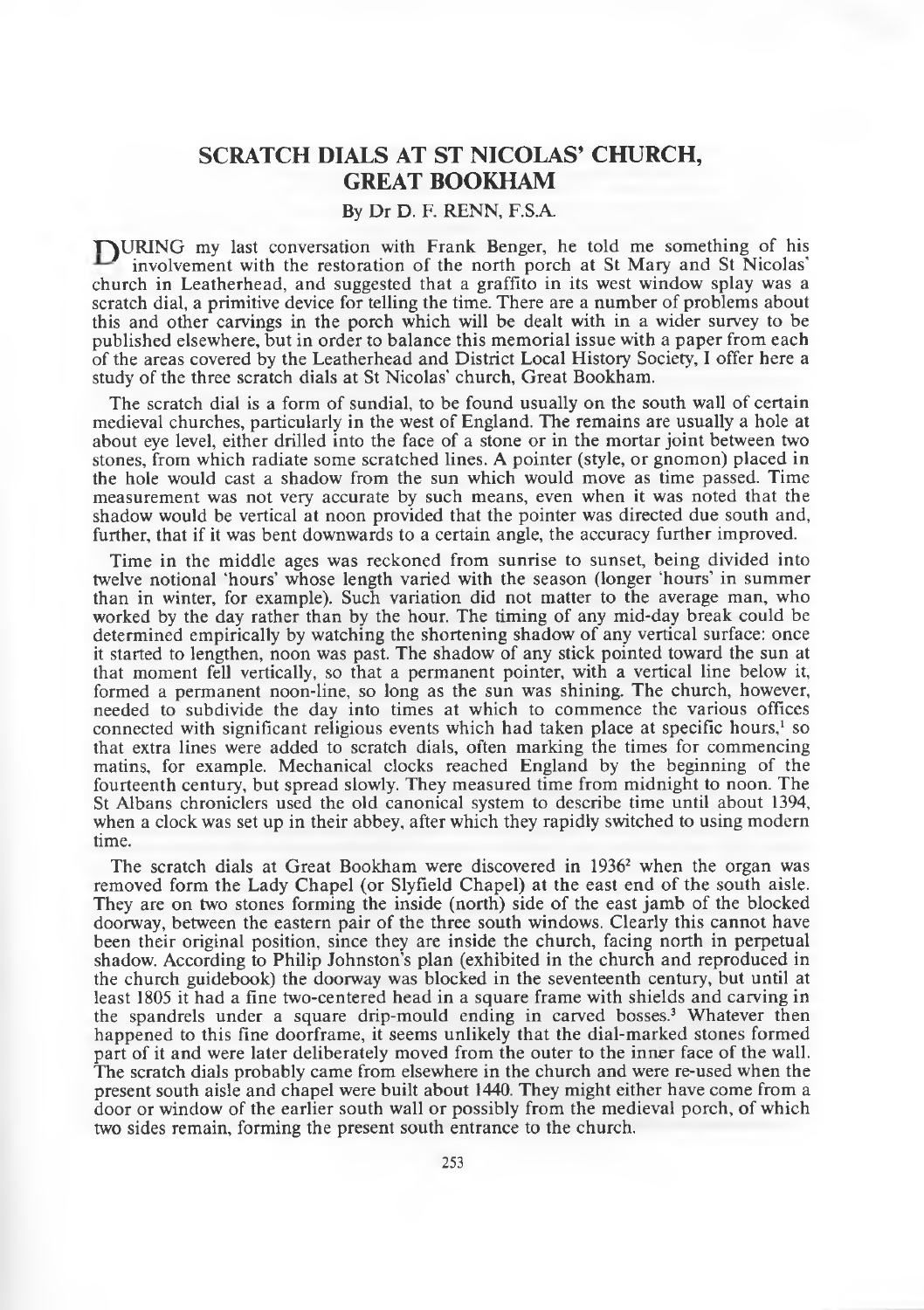Can we narrow the date range of these scratch dials at all? Such carvings can be added to a stone at any time after its quarrying, but by the seventeenth century mechanical clocks and scientific sundials were in common use in churches and time measurement was too sophisticated for such rough indicators. A house in Essex has dials scratched on its Tudor bricks, which must be among the latest examples of a system in use from probably Roman (mosaic pavement at Brading, I.O.W.) and certainly Saxon (Stoke d'Abernon church) times.

Of the two stones at Great Bookham the dial on the lower stone is spidery, with the lines radiating downward and outward from a drilled hole, fairly common elsewhere in Surrey. The long line with forked ends looks like a mason's (banker) mark, but I cannot decide whether the two graffiti are contemporary and, if so, whether the upper lines are a geometrical construction for an accurate sundial. Generally speaking, the carvers of scratch dials do not seem to have noticed that the shadow of the *tip* of any pointer at any given time of day falls on a straight line which does not pass through the style-hole. The construction of a scientific sundial (vertical or horizontal) is quite simple once the latitude of the site is known, and latitude can be determined from the angle between the sun and the level horizon at fixed times of the year.

The upper stone is more informative. Its two dials are unique in Surrey both in having their styleholes drilled in the edge of the stone (so that the style was driven into the joint between the stones rather than into the face of one stone) but also that they are opposite ways up. Although it might just possibly by the case that the lower half of the larger dial was cut into an adjoining stone (subsequently lost)4 it does look as if the one dial was abandoned, the stone upended and another dial cut. It was not necessary to obliterate the old dial: removal of the pointer was enough to make it useless. The tinted square in the centre of the stone marks a mortar plug, perhaps from the organ days.

The top dial is most unusual in that the lines are marked in Arabic numerals with the hours 9,  $\hat{10}$ , 11, 12 (?) and 1 (?), Roman numerals occur occasionally on scratch dials, clearly imitating the markings on mechanical clockfaces. The scratch dial still had one advantage over the clock for centuries: it was always accurate at mid-day (provided the style pointed correctly south) unlike clocks which required periodic re-calibration until the time of Thomas Tompion at least. The use of Arabic numerals here suggest a date in the fifteenth century. The lines on the larger dial on the same stone do appear to crowd together toward the noon-line, as they should on a 'scientific' dial carved in accordance with the mathematical and astronomical principles which were coming from the Arab world increasingly in the later middle ages. W hat we may have here is a freestone originally carved with a dial in the early fourteenth century (possibly contemporary with the new chancel of 1341), recut for the new stone porch about 1380, only to be cut out for the toothing-in of the south aisle wall about 1440 and employed as a handy ready cut plain jam bstone for the new doorway. In exactly the same way an thirteenth-century tomb-slab was re-used at the same time to reinforce a buttress against the west tower.<sup>5</sup>

How did the parson and people of Bookham tell the time then, I wonder? The church still has an early fifteenth century bell<sup>6</sup>—did it have an early clock too?

#### **NOTES**

- 1. See St Mark, chapter 15; Acts, chapter 2.
- 2. S. E. D. Fortescue, *The story of two villages, Great and Little Bookham* (1975), p. 15.
- 3. Leatherhead Library collection, reproduced in S. E. D. Fortescue, *People and Places. Great and Little Bookham* (1978), p. 95.
- 4. Complete circles with lines radiating in all directions occur at Send church, for example.
- 5. *Leatherhead and District Local History Society Proceedings,* Vol. 3, No. 5 (1971), p. 139.
- 6. *Leatherhead and District Local History Society Proceedings,* Vol. 3, No. 3 (1969), p. 86.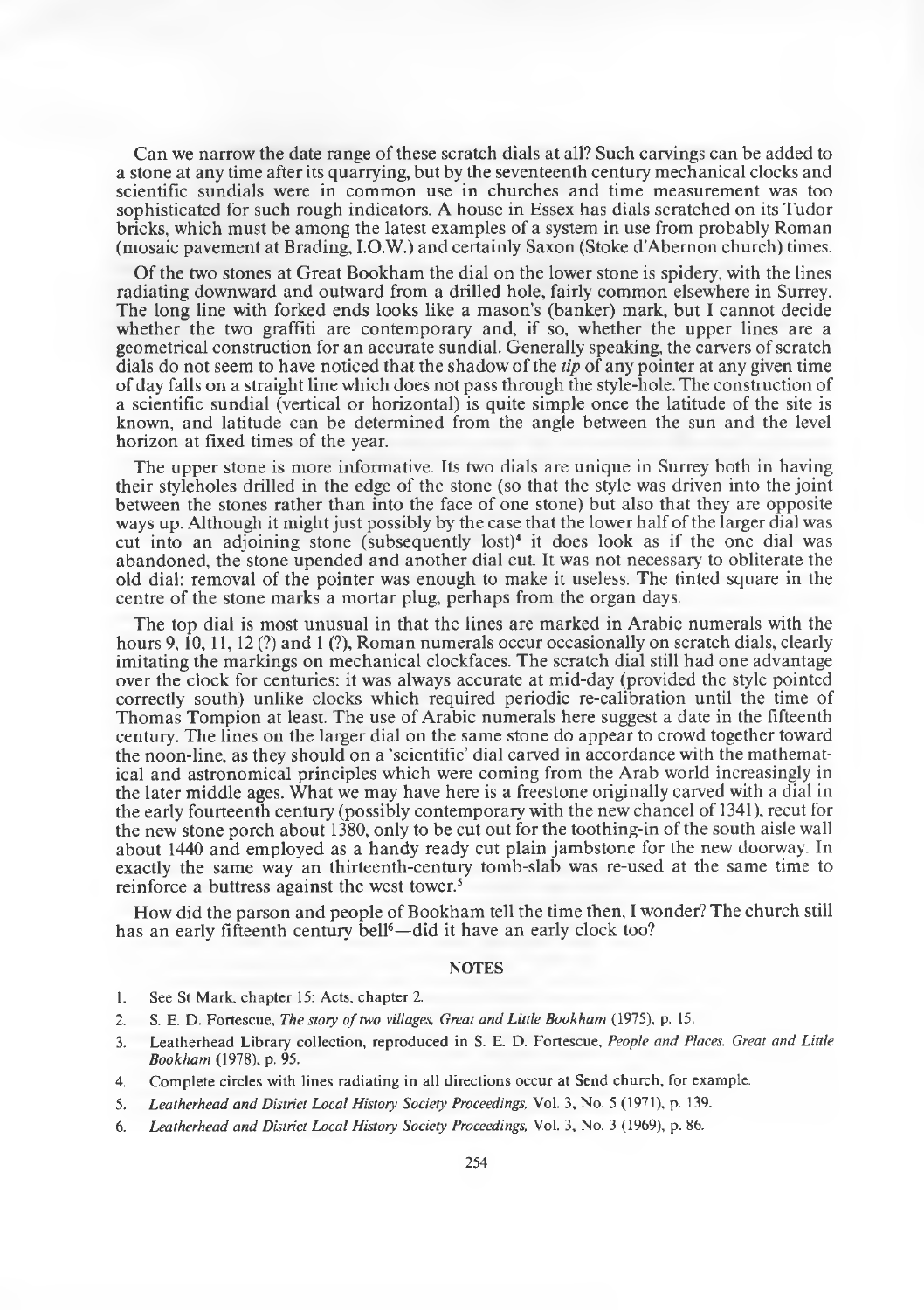#### **CANNON COURT, FETCHAM (TQ 153564)**

By MAURICE EXWOOD, F.I.E.RE.

Ipse Oswoldus tenet FECEHAM. Ipse tenuit de rege Edwardo. Tunc se defendebat pro xi hidis, modo pro iii. hidis. Terra est . . . In dominio est una Carrucata, & xii. Villani, & vi. Bordavii. cum v. Carrucatis. De molino vi. solidis, & vi. denarii. Ibi x. acrae prati. Silva de iiii. porcis. Tempore Regis Edwardi valebat iiii. libras, Domesday Book (extended)

**SWALD'S** manor, one of three in the parish of Fetcham, was acquired by Merton Priory by the twelfth century and, presumably by its association with the Augustinian canons, became known as the manor of Cannon Court. The proof of this stems from the fact that the different succession of the other two manors in Fetcham can be traced form the records.<sup>1</sup> The spelling puzzled me until I found that Cannon was an alternative spelling for Canon until about 1800.<sup>2</sup> The maps of 1777 and 1791 refer to the area as Cannon Farm,<sup>3</sup> but Cannon Court appears on the 1813 enclosure map.3 Its first recognition as an antiquity seems to be on the 1953 edition of the 1:25,000 Ordnance Survey map.<sup>4</sup>

Cannon Court is not included in the 1950 list of old buildings in the Leatherhead U.D.C.<sup>5</sup> or in the fourth edition of *Antiquities of Surrey*, but in the sixth edition lists No. 50 (Canons Court), Canons Grove (18 c. and 19 c.).<sup>6</sup> This entry was amended in March 1977 to read "16 c., 18 c. and 19 c". I understand that this was based on the finding of some timbers in an outbuilding of assumed 16 c. vintage.

Nothing of what we can see today of the building known as Cannon Court goes back to Domesday Book or to the monks of Merton Priory, but much remains of what must have been a dignified farmhouse of great architectural charm before the modern excrescences were added. In particular, Cannon Court is a rarity in that it was clad, probably on all four elevations, with mathematical tiles, which remain on some parts.

These tiles (also known as brick tiles) were used, mostly between about 1720 and 1820, to imitate brickwork which had become fashionable in the eighteenth century. There were many reasons why they were used in preference to brickwork, including cost-, space- and weight-saving and weatherproofing. They were fixed by a recessed flange to timber boards, laths or even earlier stone or brickwork in a bed of lime mortar, and were so constructed that the brick-shaped 'face' fitted neatly into the recess in the next lower row of tiles. Good work even defies experts to be certain that the 'brickwork' is tiles and not bricks (Figure 1). Most laymen are unaware of tiles on houses they know quite well but accept them as brick.

Sussex and Kent account for over 80% of the 850 locations where mathematical tiles remain or are known to have once existed. Surrey (1974 boundaries) had 45 (38 extant) or if we go back to pre-G.L.C. days, 50 (41 extant), but they include the only two known examples of dated tiles (Westcott, 1724 and Farnham, 1757). Usually the mathematical tiles were only applied to the front elevation, but Surrey has two examples where a house was clad in these tiles on all four elevations from top to bottom. One of these is Cannon Court, and the other is a unique three-storey house in Ewell, Spring House, dated about 1730 by local historians. Apart from Cannon Court, the only other location in the old Leatherhead U.D.C. area where these tiles survive is on the south flank of 53 Church Street, Leatherhead.<sup>7</sup>

For the growing circle of 'Friends of Mathematical Tiles', the questions as to the where, when, why and how of these tiles is of the utmost importance, more so than may seem reasonable to more balanced students of architecture. Consequently I searched for documentary and structural evidence to establish a date for this building and its tiles.

The earliest map of possible use is the 1777 survey of Fetcham Park carried out for Sir George Warren which included Cannon Court. The fine drawings show the farm buildings which were between the present house and the river Mole, but the scale (about four inches to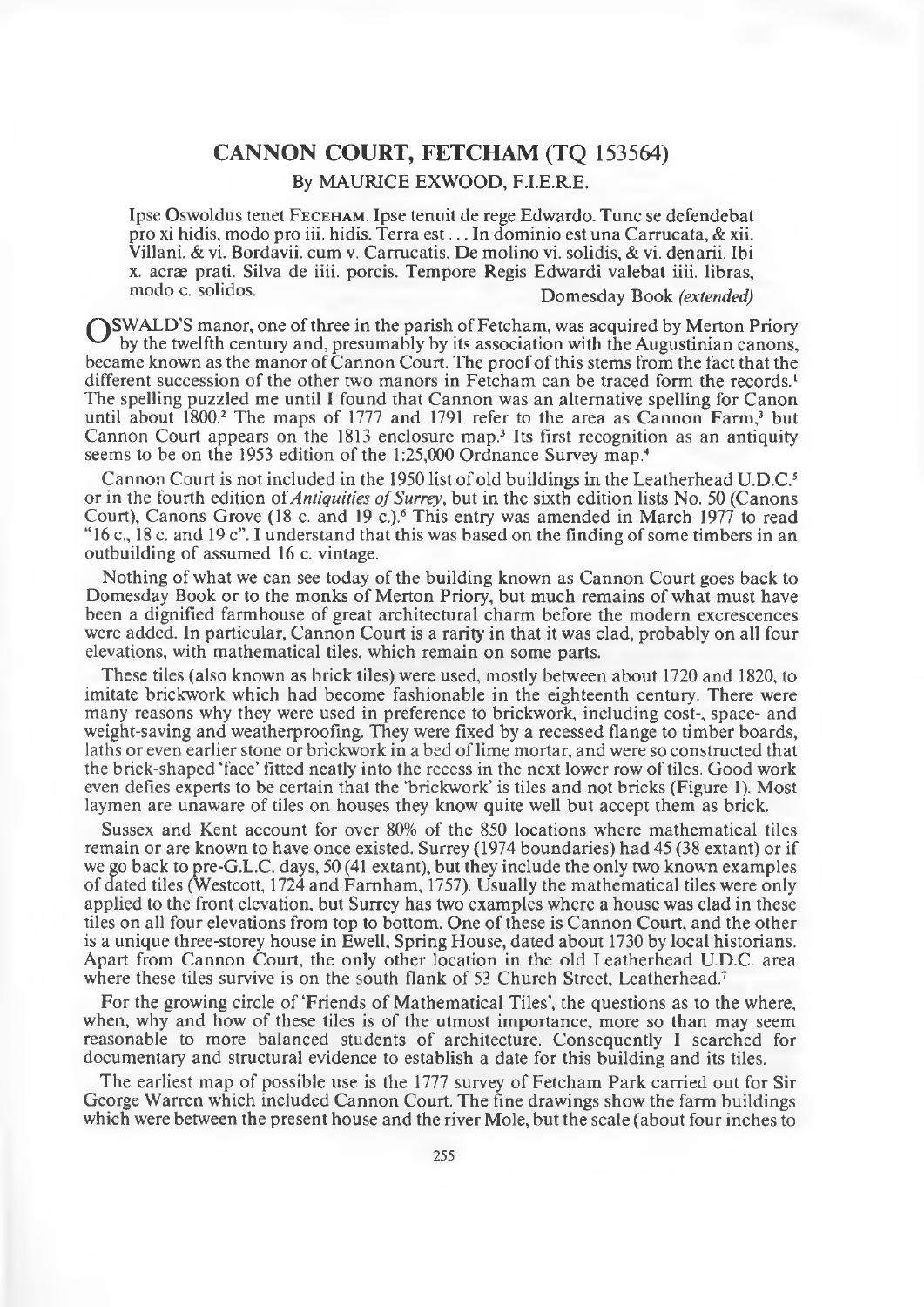

Fig. 1. TWO TYPES OF TILES AS USED ON MAIN FACADE AT CANNON COURT

the mile) is too small to conclude anything positive about the house itself. The same applies to the 1791 Tithe map, the 1813 Enclosure map and to the 1816 One-inch Ordnance map. The 1869 Twenty-five inch Ordnance Survey map shows the outline of the present building clearly, including the kitchen added by then on the N.W. side. The farm buildings toward the river are still shown on the 1914 edition of this map.

The hearth tax return for 1664 mentions two houses in Fetcham with six hearths (Mr Kercke and Mrs Neele), one with seven (Mr Moore, minister) and two with nine (Samuel Rous and Mr Hunt).<sup>8</sup> Cannon Court if then existing would have had six or seven hearths but I cannot identify any of the above houses with Cannon Court. The terrier of the 1777 survey lists the Cannon Farm holdings as including fifty-one plots (about 107 acres) in the common fields and forty-one plots (114 acres) enclosed. Twelve different tenants are named, mostly in the common fields; the enclosed fields are described by the name of the field rather than the tenant. The largest holders were Sarah Blundell (seventy-six acres), Edward Waterer (sixteen acres), John Mills (ten acres) and the Epsom poor (ten acres). There were two sets of dwellings: 'House, yard and homestall' at Cannon Farm and 'Hare barn, House and yard' separately near Cock Green. In 1791 the tenant of Cannon farm (266 acres) was J. Stiles.

A superficial check of the documents related to Cannon Court in the Surrey Record Office and the Minet Library did not help my objective.

The Domestic Buildings Research Group (Surrey) recorded the building early in 1983, when it was still in use as a children's home run by the County Council.<sup>9</sup> The description which follows is largely based on that report<sup>7</sup> and on further evidence I was able to gather subsequently whilst the building was empty.

The basic structure is a 'double pile house', one that has two rows of rooms, one behind the other on each floor. The term was first used by Roger Pratt (an associate of Sir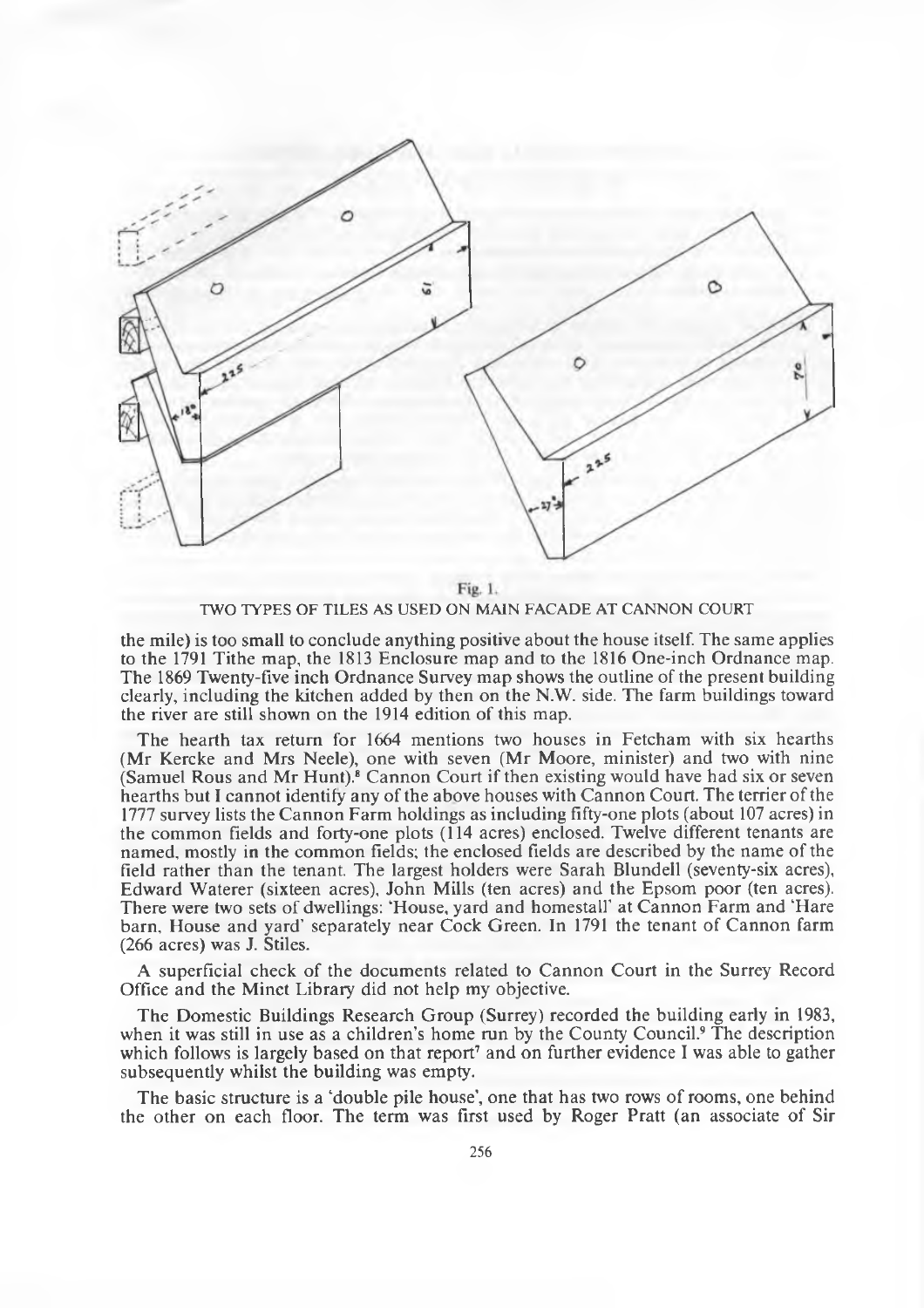Christopher Wren) in 1675 and the type was in use until about  $1800$ .<sup>10</sup> There were four rooms on each floor: living room and parlour on each side of the front entrance, a dairy on the N.W. side at the rear, a kitchen opposite the passage leading from the front door to the staircase and back door (Figure 2). The house stands about a metre above ground level on a brick plinth with cellars under the two front rooms, but the dairy was sunk to ground level and reached by steps from the passage. The kitchen had a large cooking hearth. Of the four rooms on the first floor, one may have been unheated. The staircase continues to the attics in the M-type roof. There were various solutions to roof in a double-pile house, for example two separate roofs with ridges parallel to the front, which limited the utility of the roof space, or as here the gully between the roofs could be lifted and supported on a heavy beam, giving access between the two sections. The roof is hipped on both sides. To get light to the attics there are two dormer windows fully in the roof at both front and back, hipped and tiled. If we were dealing with polite architecture we might date the feature to Queen Anne, but here in the country fashion might have come somewhat later.



GROUND FLOOR PLAN

The fenestration was strictly symmetrical on front and back until a new kitchen was added in the nineteenth century, blocking one-half of the original elevation. On the front there is one sash window on each floor for the main rooms, each sash having eight panes and a narrower one ( $2 \times 6$  panes) above the door. The front door-case with columns at the sides headed by 'urns' and an open pediment, standing above the stone stairs, adds to the general elegance. The relatively thin glazing bars of the sashes and the boxes for the sash counterweights would lead us to a mid-eighteenth century date. But high up in the old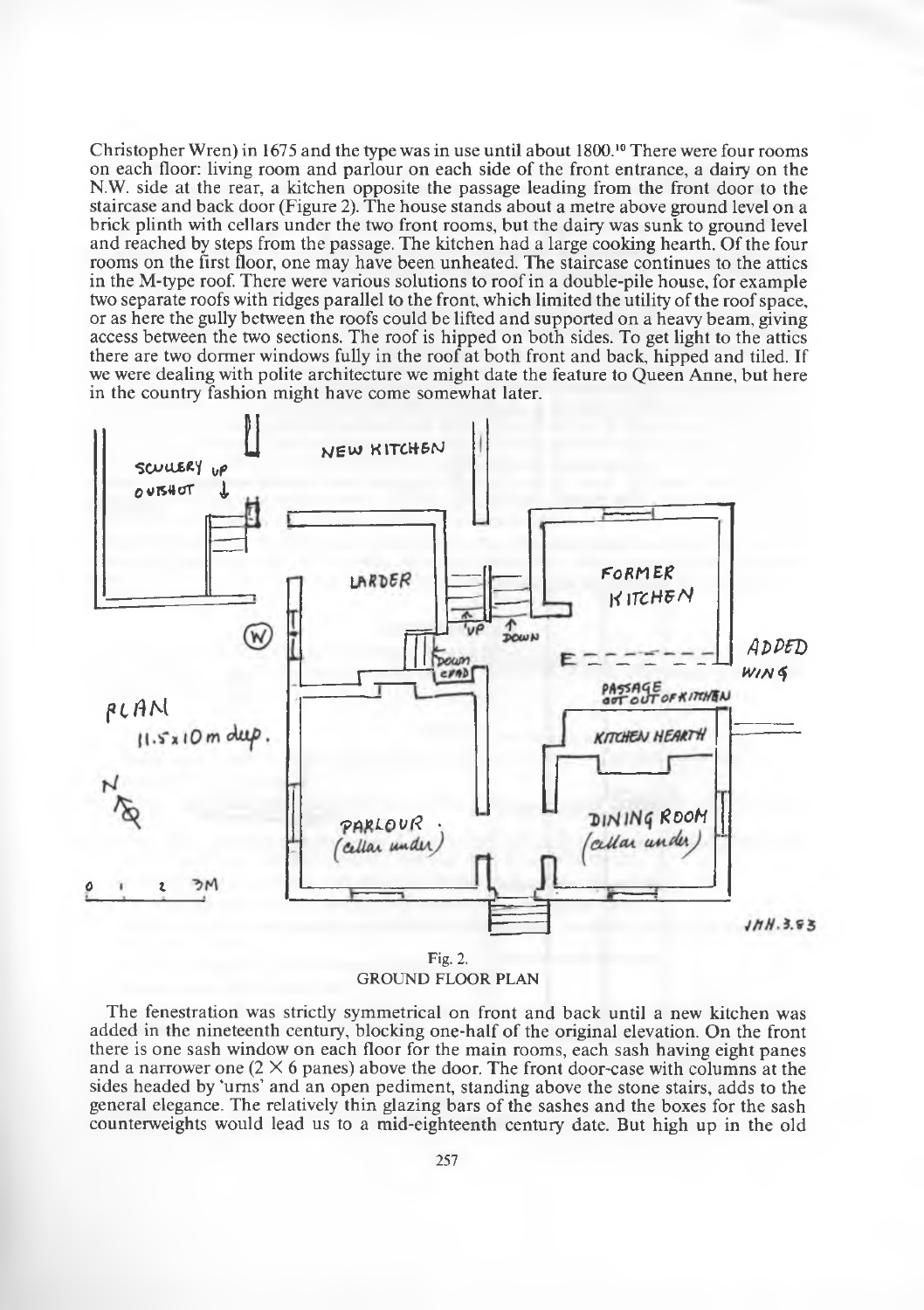*Protecti ve hoed over Covered*

*hetal frames*<br>|ead cames *yvoad bars ib upper tights . No bars to Ofen'/nf ajsewetots*



 $3<sub>cm<sub>3</sub></sub>$ Hood over<br>unndow<br>outside *Br*ac*ket to* .<br>*hocd over window* G *L/t=r o f f H/n g e*

 $Window above$ *roj* × 150 cms *B. Higgin* 83





Fig. 3. DAIRY WINDOW

258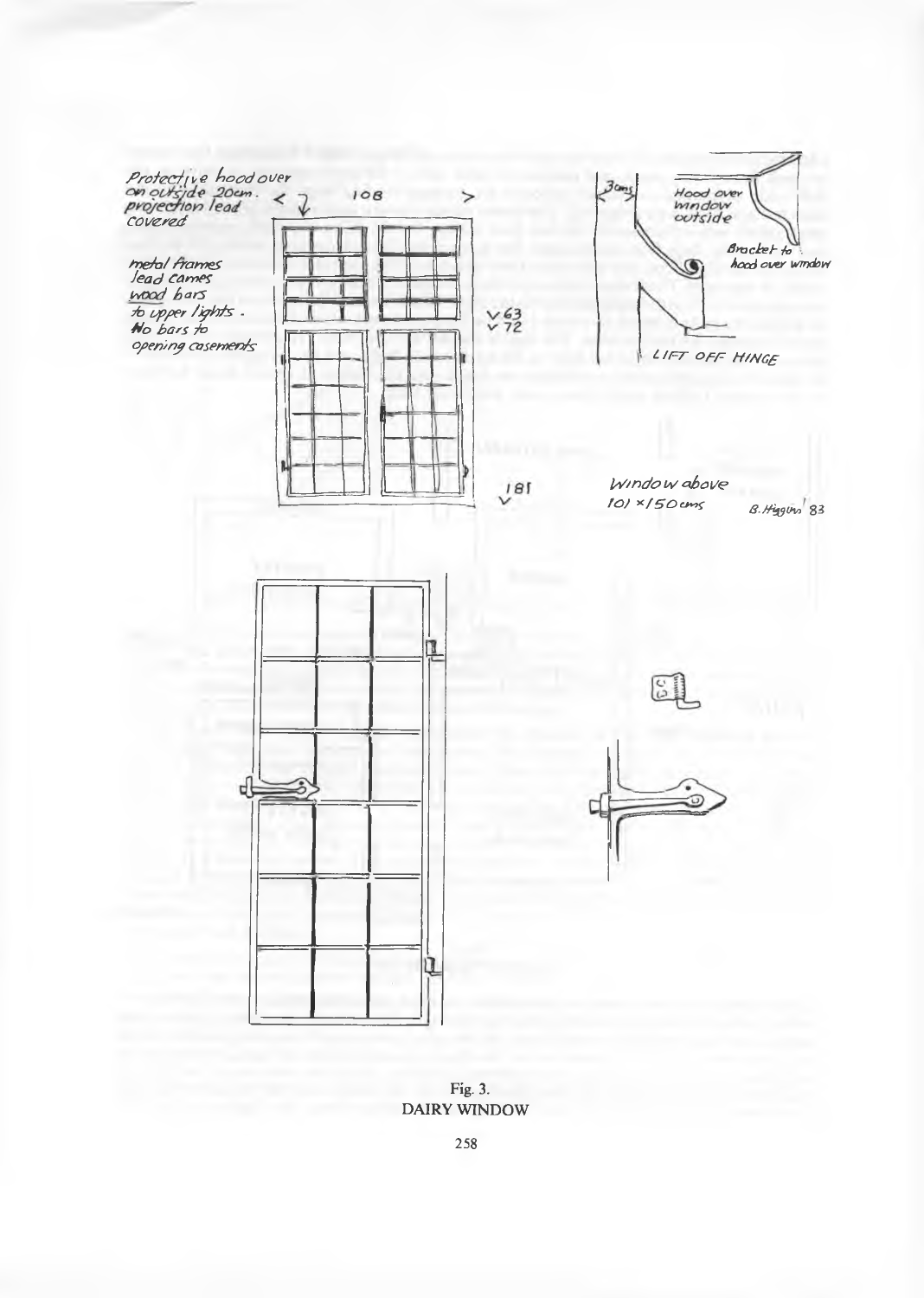larder/dairy there remains one casement window with transom bars to which the leaded lights are attached. The two opening sections are hinged on single pins driven into the timber surround and have nice metal catches (Figure 3). This window would certainly suggest a late seventeenth century date. The main staircase with dainty banisters and overriding rail finishing at the bottom in an elegant curl also leads us to the early 1700's.

Above the brick plinth the house is timber-framed but we know little of the detail. The timber appears to be oak, six inches by six inches and six inches by four inch rafters, which would confirm an early date.

So have we here a house of about 1700 which had mathematical tiles from the outset, which would make it the earliest known? Alas not: there are several factors indicating that the tiles were a later addition. One is that they are fixed to thin laths not boards and another is that the work seems to have been done piecemeal. The tiles to the right of the front door are of quite different profile and size from those on the left (Figure 1). The most convincing point, however, is the alteration to the interior whereby a secondary wall is constructed of  $3\frac{1}{2} \times 2\frac{1}{2}$  inch studding inside the front wall and finished with lath and plaster. The reason for this extraordinary feature appears to be to accommodate three-leaf interior window shutters which fold back into the additional depth of wall so created. So it would seem that, around 1800, casement windows were changed to sashes, and an inner wall built to accommodate new window shutters and the outside clad cheaply in mathematical tiles to cover over any evidence of change of window position and size.

Such tiling as now remains is in a deplorable state, and some parts have been replaced by tiles which are incompatible in colour, size and texture and make a mess of the Georgian front. It is to be hoped that a new owner will restore at least this facade to its eighteenth century elegance.

#### **Acknowledgement**

I am grateful to the Domestic Buildings Research Group (Surrey) for permission to quote from their report and reproduce drawings, and to Miss J. M. Harding for reading this paper and giving advice.

#### **NOTES**

- 1. Manning and Bray, *The History and Antiquities of Surrey* (1804), Vol. 1, table XIII and p. 481.
- *2. Oxford English Dictionary.*
- 3. *Proceedings of the Leatherhead and District Local History Society,* Vol. 2, No. 5 (1961), p. 133; Vol. 2, No. 9 (1965), p. 257; Vol. 3, No. 1 (1967), p. 14.
- 4. Sheet TQ15, published 1949 with revisions 1953. The first edition of the 1" Ordnance Map (1816) refers to the site as "farm" and later editions of this (e.g. 1959) do not label the site.
- 5. *Proceedings of the Leatherhead and District Local History Society,* Vol. 1, No. 4 (1950), p. 20.
- 6. Published by Surrey County Council: fourth edition 1951, sixth edition 1976.
- 7. For further information on mathematical tiles see *Period Home*, April/May 1983, and *Surrey History*, Vol. 2, No. 5 (1984).
- 8. *The Surrey Hearth Tax,* (Surrey Record Society 1940).
- 9. Report number 2892, March 1983.
- 10. M. W. Barley, 'The Double Pile House', *Architectural Journal,* Vol. 136 (1979); R. W. Brunskill, *Traditional Buildings of England* (1981), p. 105.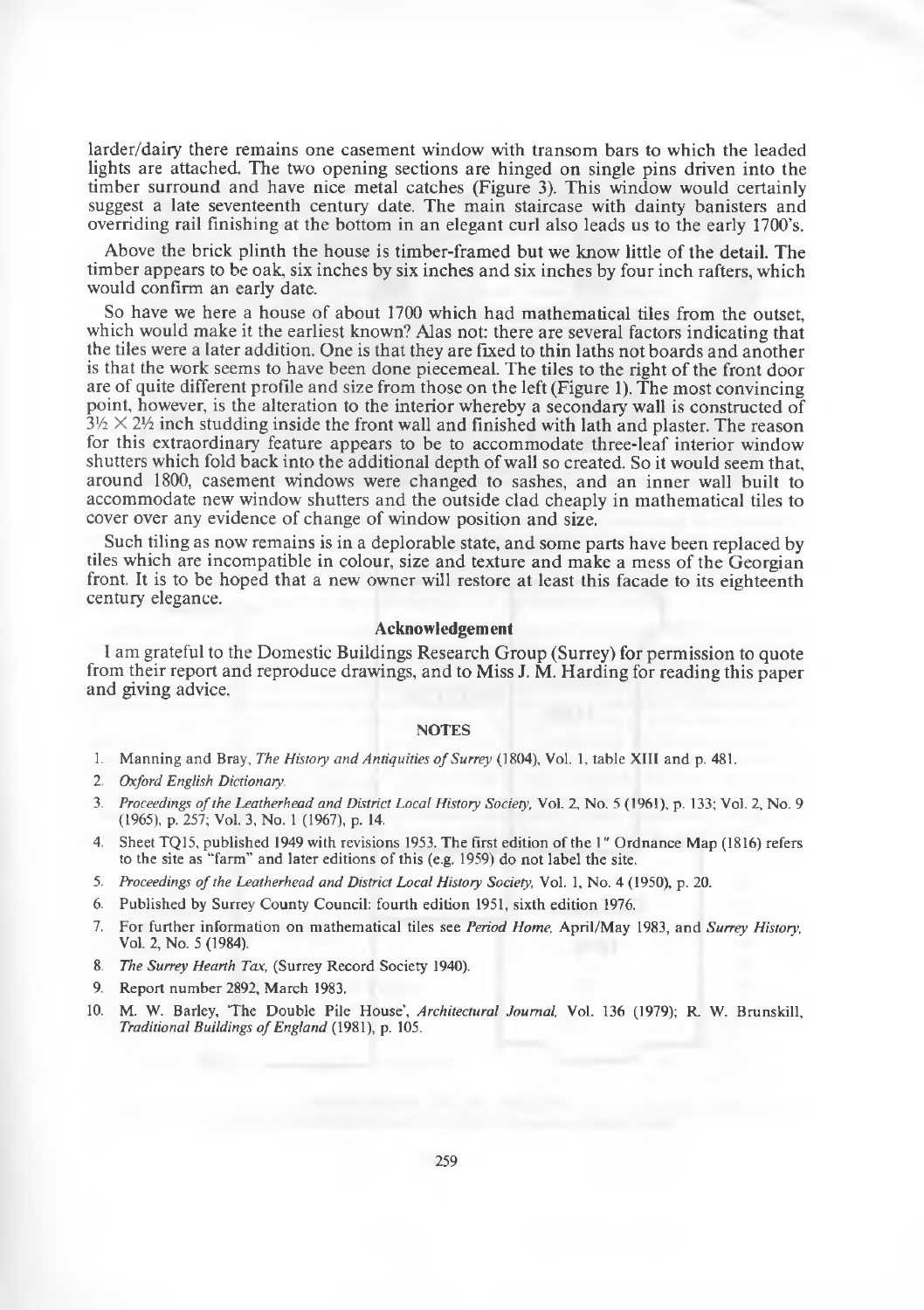

ETCHING OF THE SOUTH FRONT AND DIAGRAMMATIC PLAN OF LEATHERHEAD VICARAGE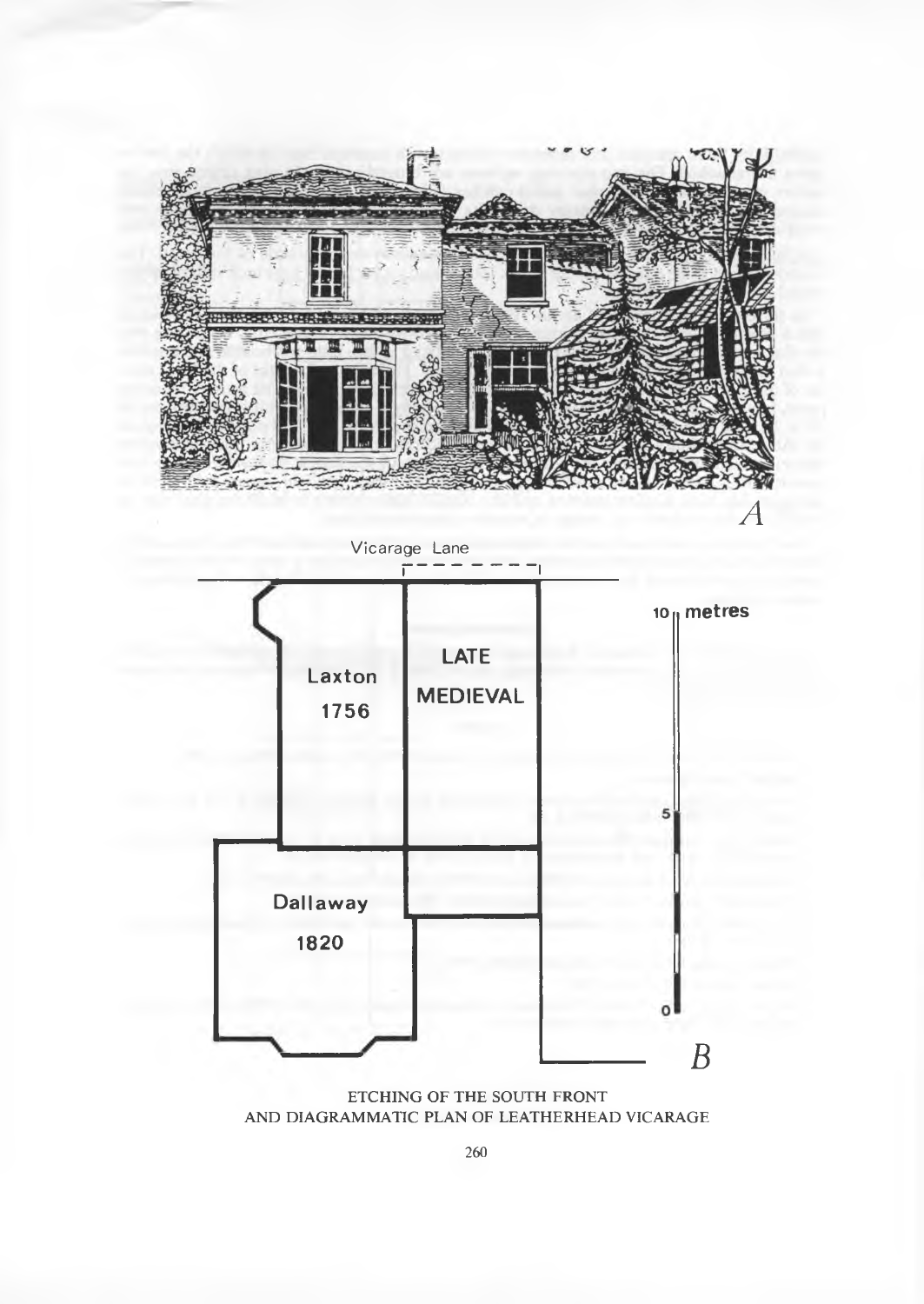## **JAM ES DALLAWAY'S ADDITION TO LEATHERHEAD VICARAGE IN 1820**

By Dr W. J. BLAIR, F.SA.

TAMES DALLAWAY (1763-1834), herald, topographer and for thirty years vicar of Leatherhead, is now recognised as an antiquary of some significance. It was Frank Benger who, in a paper in these *Proceedings,* first rescued him from obscurity: this memorial issue would be incomplete without a contribution on Dallaway.1

"I entered on my vicarage", Dallaway tells us, "in 1805. The very ancient and dilapidated manse had received a modern addition from Mr Laxton, the Vicar, in 1756."<sup>2</sup> Etchings by his wife Harriet help to fill out this description (see Figure IB). There was a late medieval timber-framed range, with a jetty overhanging Vicarage Lane at its north end. Along the west side of this was a plain two-storey range, presumably Laxton's, with a main front looking west.<sup>3</sup> Dallaway's essay on the vicarage, published in 1821, deals mainly with his improvements to the garden. He refers briefly, however, to "the addition I have made to it during the last year; an addition, indeed, of no pretension, excepting its resemblance to a certain *casellina,* which I remarked in Tuscany, built in a style peculiar to that country. The circular bas-reliefs were modelled at Rome."4 Harriet's etching (Figure 1A) shows a square block with a low-pitched pyramidal roof, its main (south) front dominated by a bay with french windows, and with simple Doric ornament in the form of triglyphs and dentils.<sup>5</sup>

The original plans and accounts for Dallaway's work at the vicarage,<sup>6</sup> recently found among the Surrey Archdeaconry official papers, show that matters are less straightforward than they seem, and indeed reveal something of an architectural mystery.

In the winter of 1819/20, Dallaway applied for a mortgage from Queen Anne's Bounty to improve the vicarage. The patrons gave their permission on 25 November, and on 19 January an official wrote to the Bishop of Winchester: "I have reason to believe that the state and condition of the Vicarage House of Leatherhead was by no means good, when the Reverend James Dallaway was instituted, because the House was built in 1756 of lath and plaister principally, which is now (1820) extremely decayed on the south side. I have cause to believe that no dilapidation-money was paid by the last Incumbent, in consequence of an agreement upon exchange of livings: and that the present Incum bent has already expended several hundred pounds in repairs and Improvements." On 11 March Dallaway mortgaged the glebe and tithes for £359, Henry William Spicer Esq. of Leatherhead and Chelsea College being appointed to receive and disburse the money. Work proceeded during the next four months, and on 6 July 1820 Spicer rendered the final accounts as follows:

|                                          |     | S  | d              |
|------------------------------------------|-----|----|----------------|
| <b>Bricklayer</b>                        | 114 | 14 | $9\frac{3}{4}$ |
| Carpenter                                | 169 |    | $8\frac{1}{4}$ |
| Painter, glazier, plumber                | 54  |    |                |
| Smith                                    |     | 15 | $9\frac{3}{4}$ |
| Mason                                    |     |    |                |
| Balance paid by Spicer to Dallaway       | 10  |    | $0\frac{1}{4}$ |
|                                          | 359 | 0  |                |
| Paid by Dallaway to Spicer for materials | 38  | 15 | 10             |

The individual specifications and bills are very detailed, and can only be summarised here: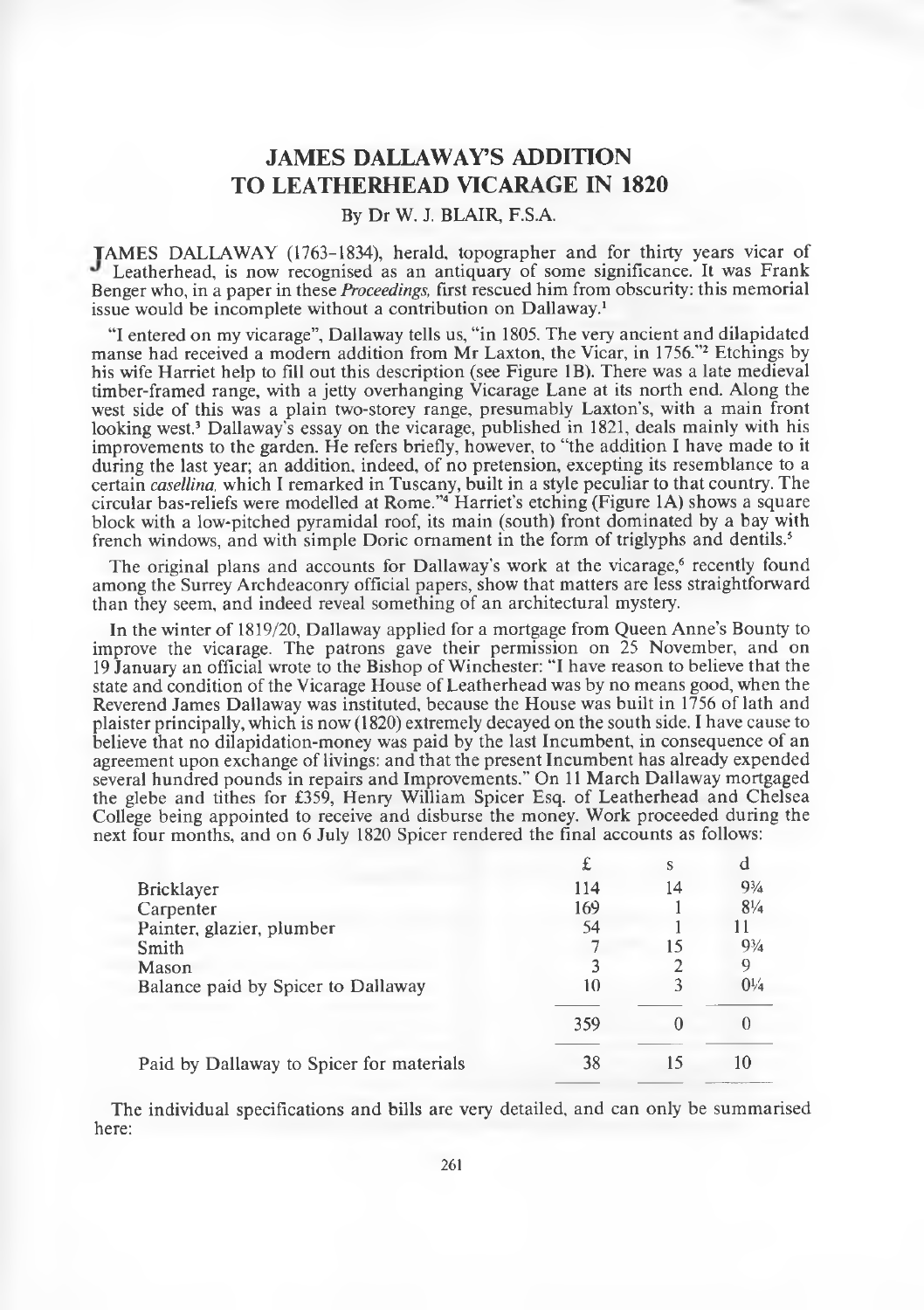

PLAN AND ELEVATION OF THE ADDITION TO LEATHERHEAD VICARAGE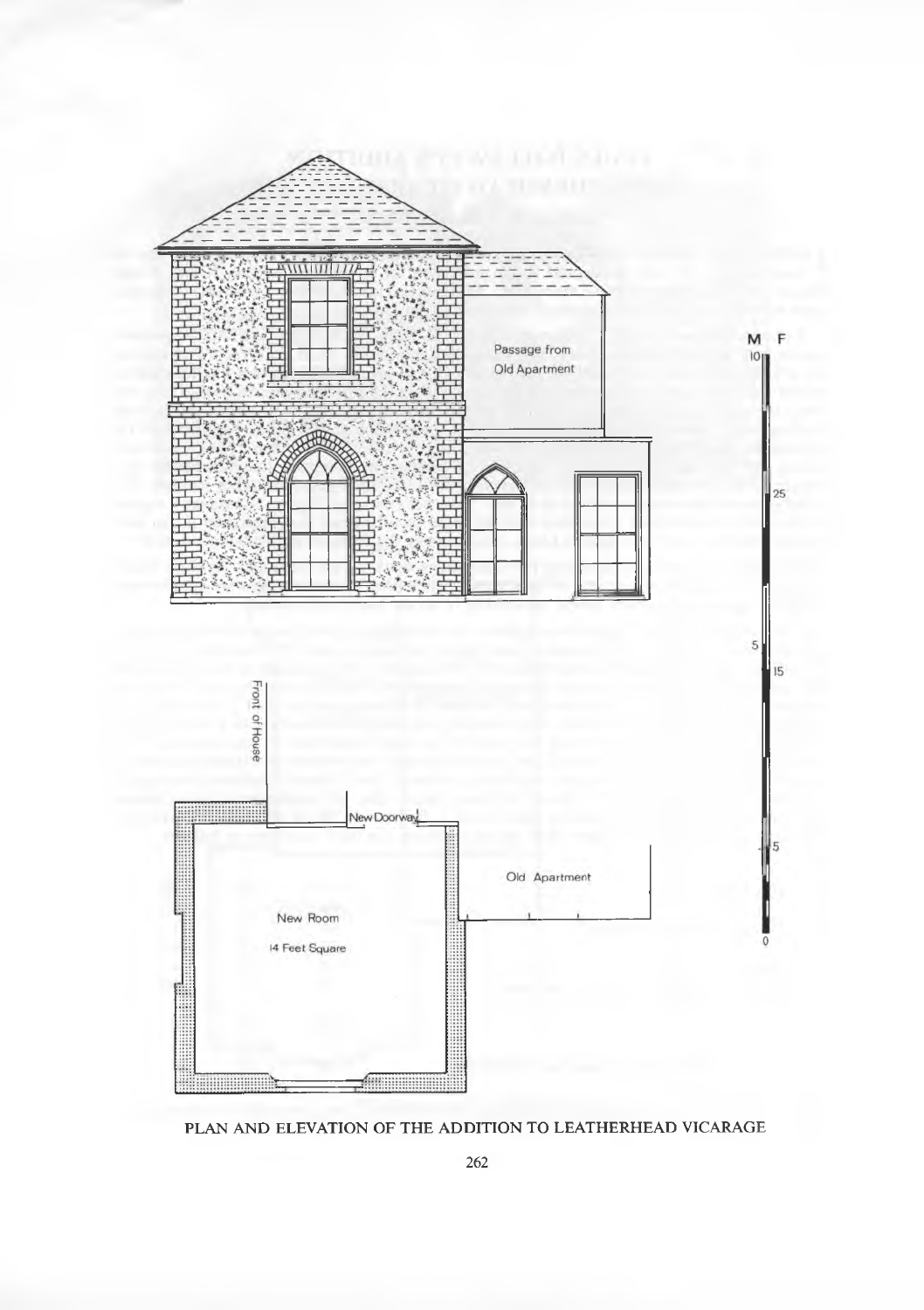#### **Specification for two new rooms to be built, in accordance with plan:**

**Bricklayer:** Foundations (brick and flint). Build 9" work against end of lean-two building, with 14" footing same depth as other. Carry up brick quoins to angles and window openings, with three-course brick string above parlour-window. Take off weather-tiling on side of house and make good. Brick footings for sleepers in parlour. Turn Gothic arch for windows. Brick-nogg partition to passage.

**Carpenter:** Frame roof, hipped four ways: projecting eaves; king-post, principals, common rafters, hips, beams, struts; 2" rounded ridge-roll; deal bottoming for slates; wall-plates. Make and fit cut cantilever to soffit and rough brackets for lath between. Gutters and bearers between existing and new roofs, altering the old roof as necessary. Girders, joists, planking. 1" torus skirting around the rooms, *SVi"* wide. Make and fit sash frame with Gothic head and *2"* deal sashes 3' 9" wide and 6" high to springing, with proper boxings, linings, shutters and moulded soffit. Bars, bolts, knobs etc. for shutters. "Cut away quartering of House to form Gothic Arch with six pannel moulded doors in 2 widths to slide into partition with quirk ogee round frame on both sides." Sash frame in chamber. Door from passage. "Take of Roof of lean too back of Rooms for passage to New Rooms and make good to D[itt]o." Cut away quartering of house, and frame to form passage. Deal floors and skirting.

#### **"Particulars for Building New Room by Kitchen Entrance at the Revd. Mr Dallaway's,** Leatherhead, 14 feet square, and Larder 5 feet square sunk 3 feet":

**Carpenter:** Common span roof with one pair of framed principals; ridge, gutter, etc.

**Bricklayer and plasterer:** Brick-nogg flat whole of outside quartering. Raise flue of greenhouse chimney. Re-site flue of copper. Render walls. Dig out larder  $3<sup>r</sup>$  deep and carry up 9" sides 1' above ground, tiled at bottom. Limewash; slate.

#### **Tradesmen's bills:**

**Bricklayer and plasterer** (Thomas Sturgess): 4 rod 163' of reduced brickwork; clay, slate and mathematical tiling; flat brick nogging; various kinds of paintwork, lath and plaster; "Eliptic and Gothic soffoets"; "run cutting" to splays and mathematical tiling; entry labour to block comice and two course of "bottle work"; quirk; elliptical bead with double quirk; cornice with reeded planceer  $10^{\circ}$  girth;  $4^{\prime\prime}$  compo reveals and arris; entry labour to two Gothic arches; setting chimney-pots; etc. (Total £110 7s 11\4d, plus £4 6s 10\4d paid separately by Dallaway for building a cow-house).

**Carpenter and joiner** (Thomas Lipscomb): Items include: circular Gothic head; deal moulded architrave and astragal; wrought and beaded fillet bent to Gothic head; Gothic head. (Total £156 2s 5d, plus £12 19s 3¼ paid separately by Dallaway for work on a cowhouse.)

**Painter and glazier** (James and Henry Roberts): Includes painting of Doric entablature. (Total £19 2s  $0\frac{1}{2}d$ .)

**Plumber** (James and Henry Roberts): Mainly flashing and guttering. (Total £34 19s 10\/2d.) **Smith (James Pullen): Minor domestic ironwork. (Total £7 15s 9<sup>3</sup>/4d.)** 

**Mason** (Charles Robe -): Work on chimneys. (£3 2s 9d.)

The real puzzle is the "Plan and Elevation of Two New Rooms intended to be Built for the Revd. Mr Dalloway" which accompanies the specification (re-drawn here as Figure 2). This shows a square wing which, while similar in proportion and outline to the building in Harriet Dallaway's etching, is wholly different in detail. The facade has brick dressings rather than plain stucco; the french window is flat rather than a bay, Gothic rather than classical. Yet the relationship with the rest of the house leaves no doubt that the same side of the building is shown in both pictures, while Harriet's etching is unambiguously captioned "the Vicarage with the additions of the present Vicar, A.D. 1820".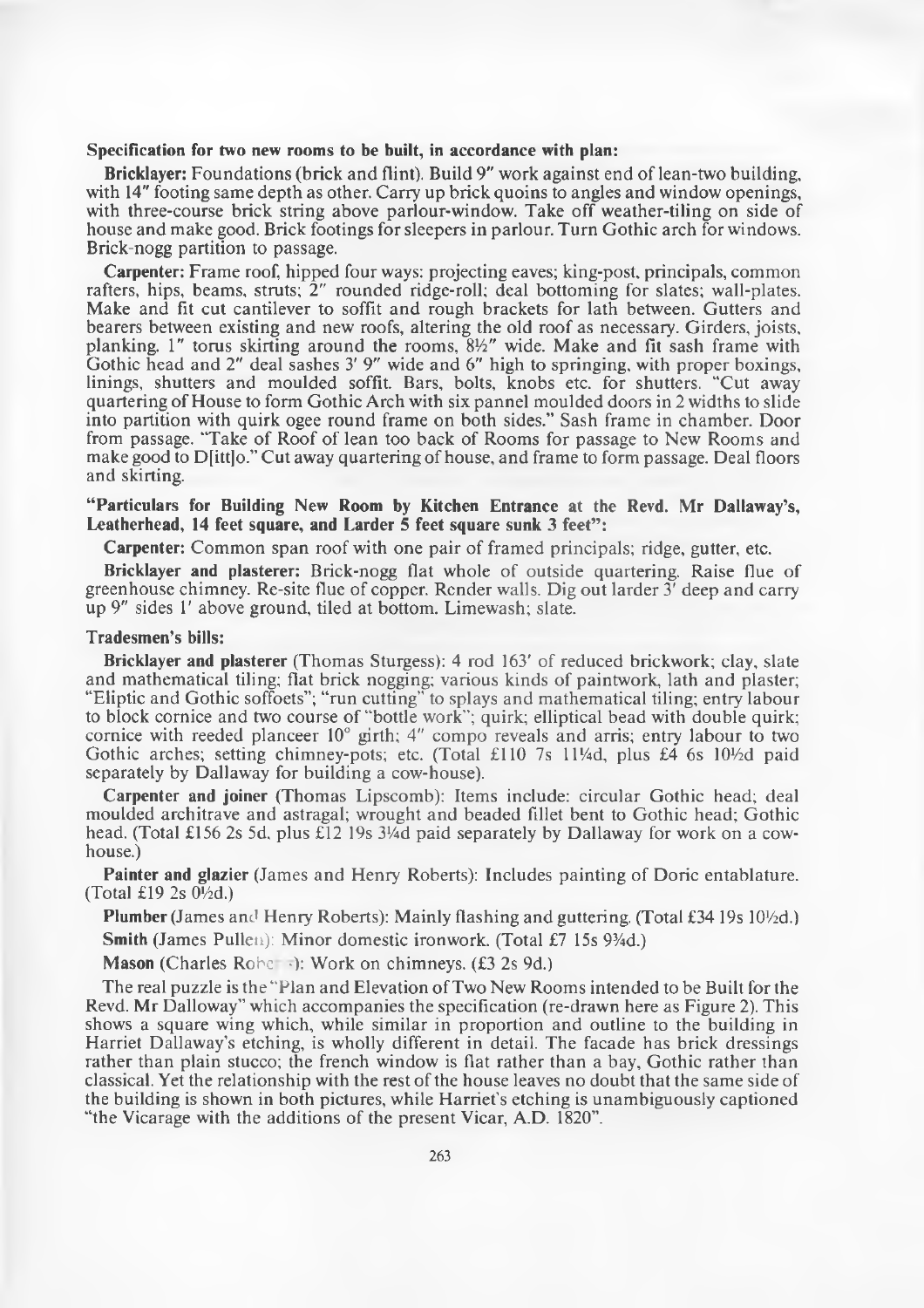Which scheme was built, the Gothic or the classical? The specification clearly corresponds to the drawing; yet to conclude that this was executed involves assuming that Dallaway's reference to a Tuscan *casellina,* and his wife's etching, are an elaborate and rather pointless joke. In fact there is a discrepancy between the specification, which only mentions Gothic external details, and the bills, which also have payments for classical mouldings, a cornice with a reeded planceer, a moulded architrave and astragal, and a Doric entablature. It seems that as work proceeded, Dallaway re-designed the south front to give it its Doric dress, while evidently retaining Gothic details elsewhere. As the vicarage was rebuilt in 1872, the question will probably never be settled for certain.

Dallaway was an enthusiastic Gothicist, as shown by his tasteful re-fitting (now also destroyed) of the chancel in Leatherhead parish church.7 One might well have expected him to follow the fashion, fast growing around 1820, for small Gothic villas and parsonages.<sup>8</sup> That he should do so, only to switch to a more traditional design at the last moment, throws a little more light on this engaging if slightly idiosyncratic Georgian antiquary.

#### **NOTES**

- 1. F. B. Benger, 'James Dallaway', *Proceedings*, ii. 7 (1963), 214–19. See also F. W. Steer, 'Memoir and letters of Jam es Dallaway', *Sussex Archaeological Collections,* ciii (1965), p. 1-32, and postscript in Ibid. cv (1967), p. 62-9.
- 2. Harriet Dallaway, *Etchings of views in the vicarage of Letherhead,* (London, 1821), p. 22.
- 3. *Ibid.,* fourth and second etchings.
- 4. *Ibid.,* p. 29.
- 5. *Ibid.,* third etching.
- 6. Greater London Record Office, DWOP 1820/8. The material is cited here, and the drawing reproduced, by kind permission of the Guildford Diocesan Registrar.
- 7. There are several Hassell watercolours of Dallaway's fittings, one of which is reproduced *Proceedings,* ii., 10 (1966), p. 294
- 8. See Kenneth Clark, *The Gothic Revival,* (Pelican edn., 1964), p. 94-8.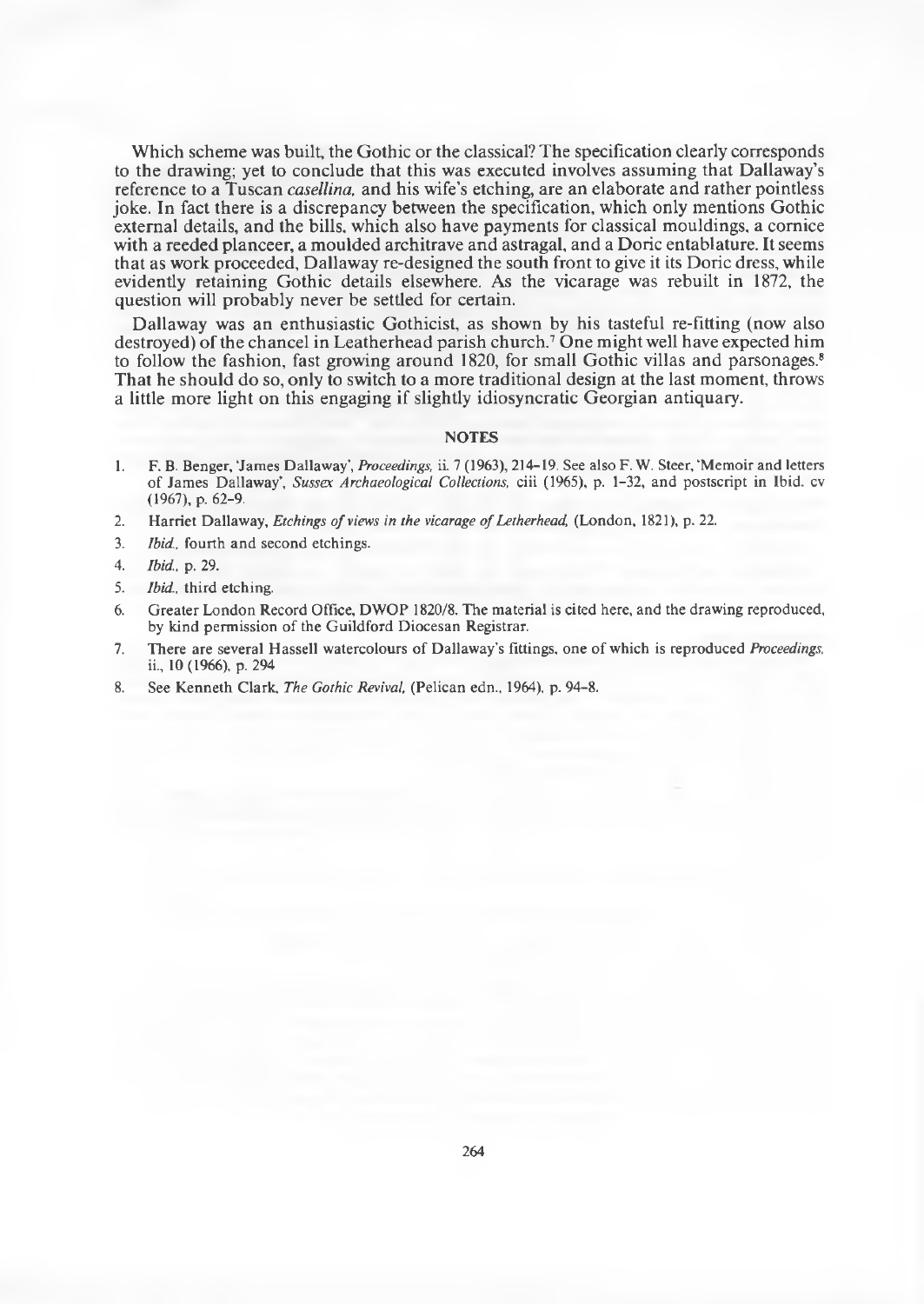## **LEATHERHEAD & DISTRICT LOCAL HISTORY SOCIETY**

#### **ANNUAL ACCOUNTS**

|                                                                                                                                                                                          | Year      | report    |  |  |  |
|------------------------------------------------------------------------------------------------------------------------------------------------------------------------------------------|-----------|-----------|--|--|--|
|                                                                                                                                                                                          | 1983      | 1984      |  |  |  |
| <b>RECEIPTS</b>                                                                                                                                                                          |           |           |  |  |  |
| <b>Subscriptions</b><br>$\overline{\phantom{a}}$<br>$\ddot{\phantom{a}}$<br>$\ddot{\phantom{0}}$<br>$\ddot{\phantom{a}}$                                                                 | 1 182.00  | 1 143.00  |  |  |  |
| Donations-Society<br>$\ddot{\phantom{a}}$<br>$\ddot{\phantom{a}}$<br>$\ddot{\phantom{a}}$<br>$\ddot{\phantom{a}}$<br>$\ddot{\phantom{a}}$<br>$\ddot{\phantom{a}}$                        | 681.81    | 346.32    |  |  |  |
| Donations-Museum<br>$\dddot{\phantom{1}}$<br>$\ddotsc$<br>$\ddot{\phantom{a}}$<br>$\sim$<br>$\ddot{\phantom{0}}$<br>$\ddot{\phantom{0}}$                                                 | 35.50     | 8.00      |  |  |  |
| Sale of Books (omitting Occasional Paper, No. 3)<br>v.<br>И,                                                                                                                             | 141.60    | 248.22    |  |  |  |
| <b>Profit on Teas</b><br>the complete when the complete<br>$\ddotsc$<br>. .                                                                                                              | 14.17     | 11.50     |  |  |  |
| Profit on outings<br>the company of the company<br>$\sim$ $\sim$<br>. .<br>i.                                                                                                            | 85.29     | 102.70    |  |  |  |
| Interest on National Savings Investment A/c<br>$\ddot{\phantom{a}}$<br>$\ddot{\phantom{0}}$<br>$\ddot{\phantom{a}}$                                                                      | 252.34    | 305.42    |  |  |  |
|                                                                                                                                                                                          | £2 392.71 | £2 165.16 |  |  |  |
| <b>PAYMENTS</b>                                                                                                                                                                          |           |           |  |  |  |
| Printing                                                                                                                                                                                 | 2 150.21  | 5.50      |  |  |  |
| <b>Allen</b><br>u.<br>. .<br>Administration                                                                                                                                              | 146.96    | 618.00    |  |  |  |
| a al<br>$\ddot{\phantom{a}}$<br>$\ddot{\phantom{0}}$<br>$\ddot{\phantom{0}}$<br>$\ddot{\phantom{0}}$<br>$\sim$<br>Museum Donations etc.<br>$\ddot{\phantom{a}}$                          | 58.85     | 8.00      |  |  |  |
| $\ddotsc$<br>И.<br>i.<br>Ω.<br>$\ddot{\phantom{1}}$<br>Loan Repayment<br>$\ddotsc$<br>$\sim$<br>$\ddotsc$<br>$\ddot{\phantom{0}}$<br>$\ddot{\phantom{a}}$<br>$\ddot{\phantom{a}}$<br>. . | 300.00    |           |  |  |  |
| <b>Sundry Purchases</b><br>$\ddotsc$<br>$\ddotsc$<br>$\mathbf{r}$<br>$\ddot{\phantom{a}}$<br>$\ddotsc$<br>. .                                                                            | 92.36     | 57.50     |  |  |  |
| $\ddot{\phantom{1}}$<br><b>Lecture Costs</b><br>$\mathbf{r}$<br>$\ddot{\phantom{a}}$<br>$\ddot{\phantom{a}}$<br>$\ddot{\phantom{a}}$<br>a a<br>. .                                       | 35.00     | 45.00     |  |  |  |
| <b>Subscriptions to other Societies</b><br>$\ddot{\phantom{a}}$<br>. .<br>$\ddot{\phantom{a}}$<br>$\ddot{\phantom{a}}$<br>$\ddot{\phantom{a}}$                                           | 19.00     | 31.00     |  |  |  |
| <b>Sundry Expenses</b><br>w.<br>a.<br>$\ddot{\phantom{a}}$<br>$\ddot{\phantom{a}}$<br>$\ddot{\phantom{a}}$<br>$\ddot{\phantom{0}}$<br>Ш.                                                 | 26.05     | 30.00     |  |  |  |
|                                                                                                                                                                                          |           |           |  |  |  |
|                                                                                                                                                                                          | £2828.43  | £795.00   |  |  |  |
| CREDIT.<br>54<br>a.                                                                                                                                                                      |           | 1 370.16  |  |  |  |
| DEFICIT<br><b>AN 2 AN</b><br>w<br>$\overline{a}$<br>43<br>in.<br>44                                                                                                                      | 435.72    |           |  |  |  |
|                                                                                                                                                                                          |           |           |  |  |  |
| <b>SHEILA HIND PUBLICATIONS FUND</b>                                                                                                                                                     |           |           |  |  |  |
|                                                                                                                                                                                          |           |           |  |  |  |
| <b>RECEIPTS</b>                                                                                                                                                                          |           |           |  |  |  |
| Interest on National Savings Investment A/c<br>$\ddot{\phantom{a}}$<br>. .                                                                                                               | 131.13    | 142.07    |  |  |  |
| Sales of Occasional Paper, No. 3<br>$\sim$<br>$\sim$<br>$\ddot{\phantom{a}}$<br>έ.                                                                                                       | 46.70     | 42.00     |  |  |  |
|                                                                                                                                                                                          | £177.83   | £184.07   |  |  |  |
|                                                                                                                                                                                          |           |           |  |  |  |
|                                                                                                                                                                                          |           |           |  |  |  |
| <b>PAYMENTS</b>                                                                                                                                                                          |           |           |  |  |  |

N i l ............................................................................................................ — —

C R E D IT ....................................................................................... £177.83 £184.07

H. J. MEARS,

*Honorary Treasurer.*

*Previous Year under*

I certify that the above statement is in accordance with the books and records produced to me and is, in my opinion, correct.

6th February, 1985

B. A. KIRKBY,